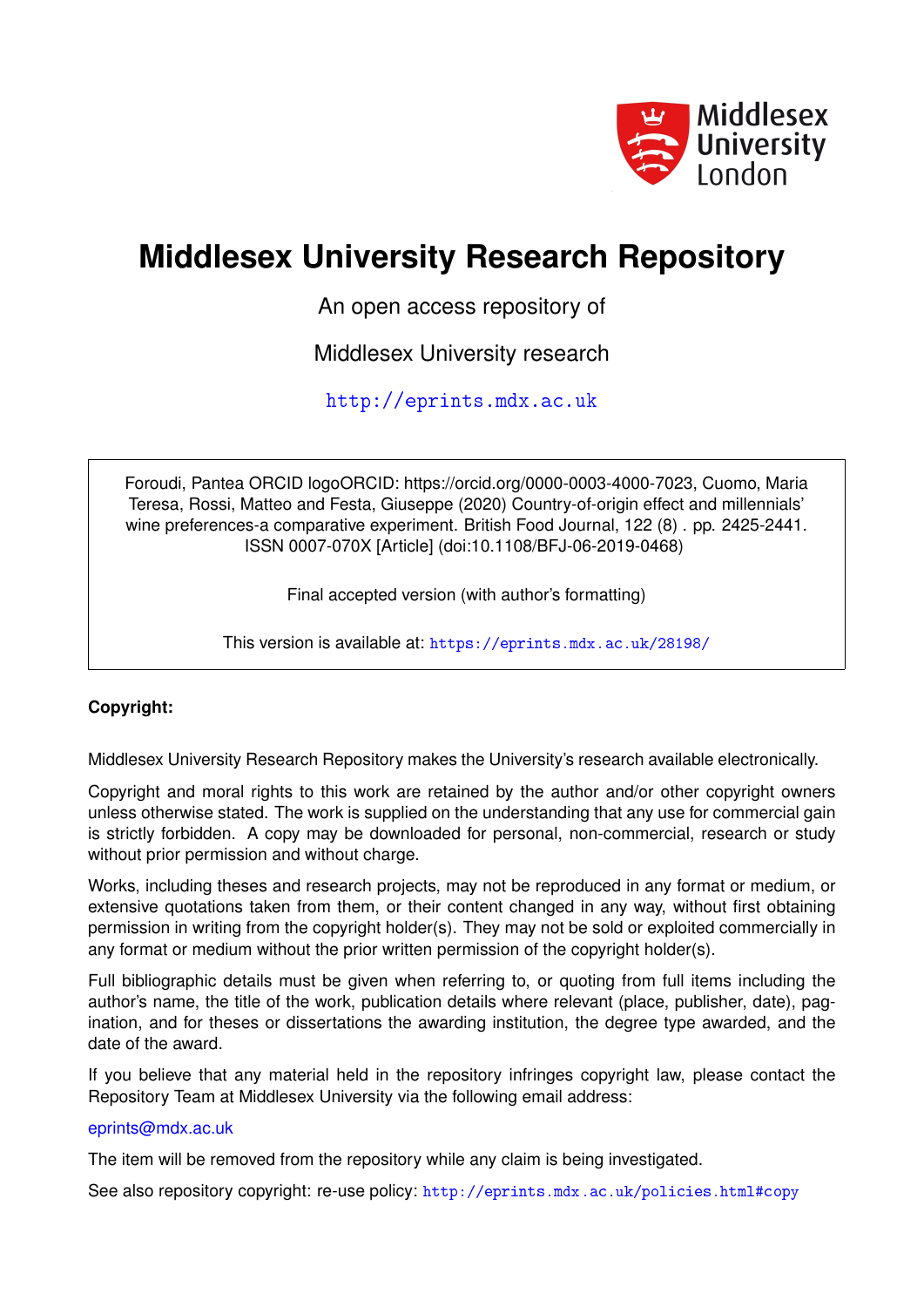# **Country-of-origin effect and millennials' wine preferences—A comparative experiment between France and Italy**

**Pantea Foroudi**

**Maria Teresa Cuomo**

**Matteo Rossi**

**Giuseppe Festa**

Foroudi, P., Cuomo, M.T., Rossi, M., and Festa, G. (2019) Country-of-origin effect and millennials' wine preferences—A comparative experiment between France and Italy, *British Food Journal*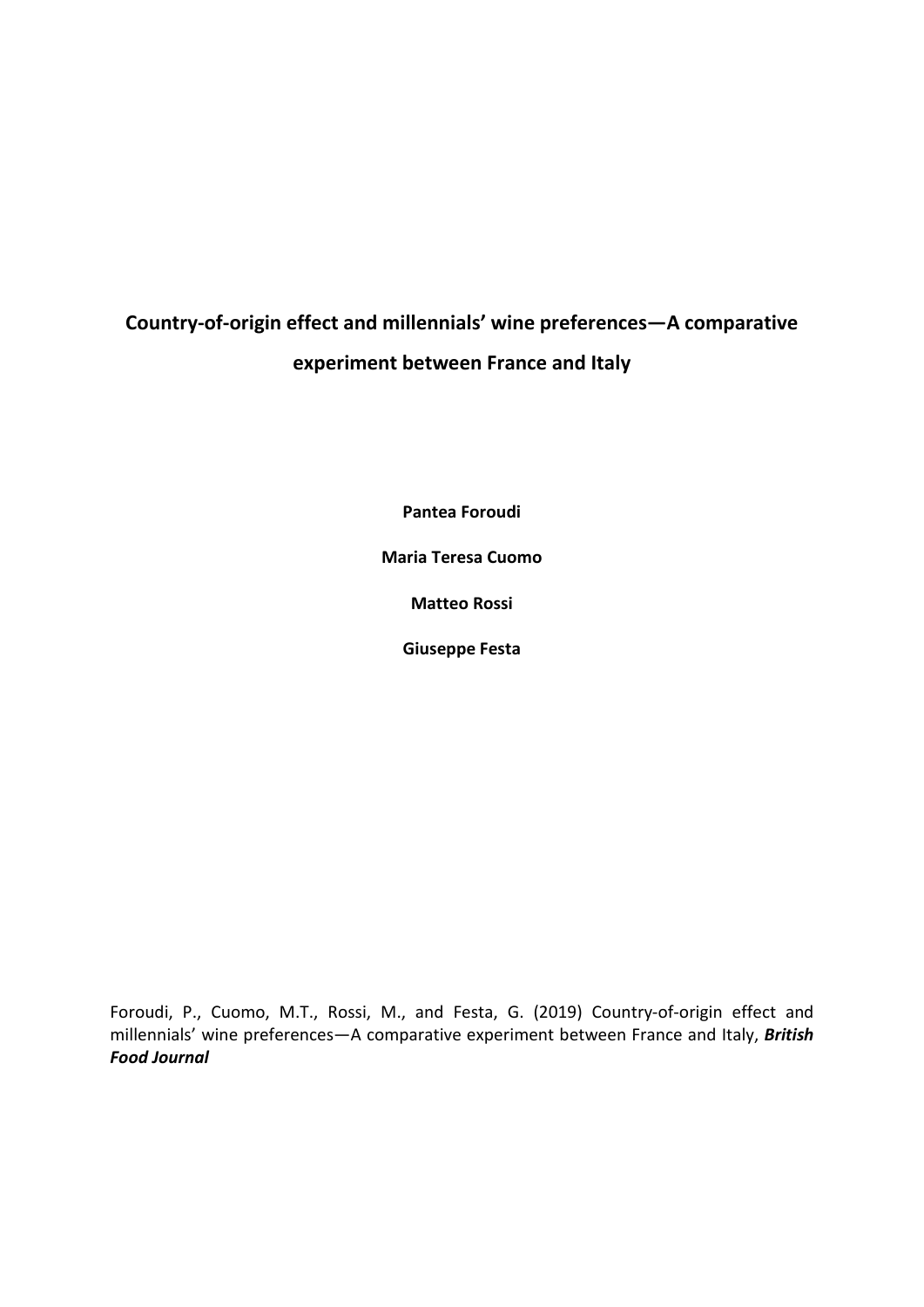# **Country-of-origin effect and millennials' wine preferences—A comparative experiment between France and Italy**

# **Abstract**

For wine consumers, the country-of-origin effect still exerts significant influence, even though probably differently from what it was earlier, especially for newer consumer segments. Among these, millennials represent the most interesting segment of the present and future, even though studies on millennials' behaviour are insidious and newer consumer segments are emerging (Generation Z). This study focuses on this parameter through a comparative analysis of French and Italian wines—first, on the country-of-origin effect on millennials' wine preferences, and second, on the possibility of managing this influence by adopting a wine marketing mix based on the innovative 4Es model. The outcomes of the experiment on 121 millennials, despite the limitations of the study, highlight interesting changes—compared with the wine consumption behaviours of the past—regarding the country-of-origin effect and the possibility of managing it. The results confirm, similar to the literature on the 4Es model, the possibility of wide areas of action for wine educational marketing initiatives that can change or enhance the country-of-origin perception.

# **Keywords**

millennials; wine markets; country-of-origin effect; marketing mix; 4E model; experimental marketing.

**This paper is in compliance with ethical standards**

**Conflicts of interest** None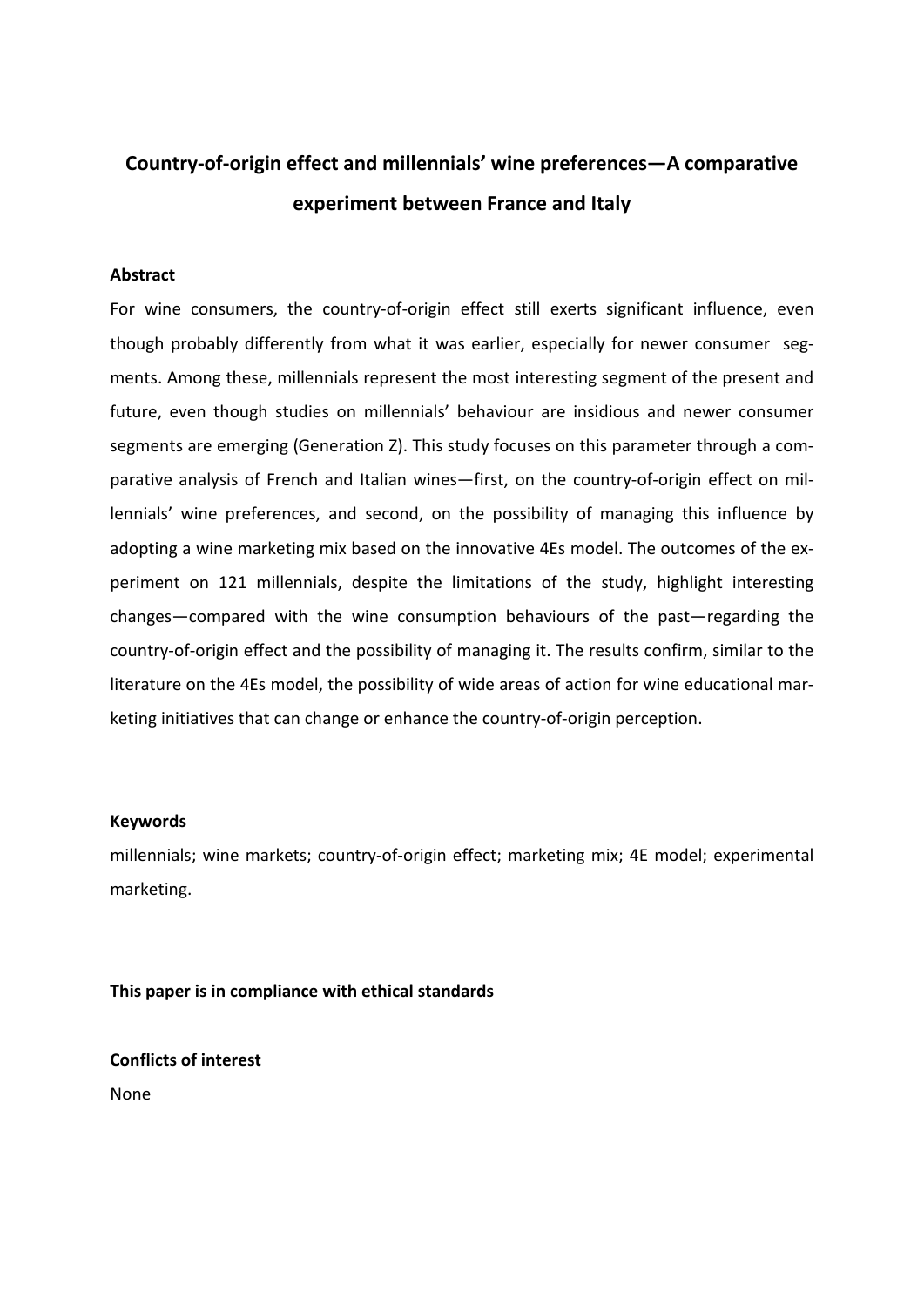# **Country-of-origin effect and millennials' wine preferences—A comparative experiment between France and Italy**

#### **Introduction**

France and Italy have always been vying for the world leadership in volume of wine production, which has an estimate of around 292 million hectolitres for 2018 (OIV, 2019). For several years, Italy has held the record for wine production, and its 2018 harvest is about 55 million hectolitres, or about 19% of the global production (OIV, 2019).

If Italy leads in wine production in terms of quantity, France holds the record commercially the average price per litre of French wines on the international markets is much higher than that of Italian wines. In exports, the average price per litre of French wine is around 5.84 euros, while it is around 2.67 euros for Italian wine (Nomisma, 2017). This gap widens even more in the case of sparkling wines (*ibid.*): 16.87 euros for the French bubbly against 3.52 euros for the Italian ones (this comparison is simplified, though not exhaustively, by the competition between Champagne and Prosecco).

The situations of Italy and France have been taken into careful consideration: Italy produces the most wine globally while France best enhances the wine (e.g., the average price per litre). Italy and France are global 'extreme cases' (Eisenhardt, 1989), and therefore, this study conducts a comparison between the two.

Moreover, in several 'blind' tastings by experts, French wines have not always been the winners. For example, in 1972, the success of Sassicaia (an Italian wine) in the Cabernet Sauvignon segment, in London and in 2016, the success of Nyetimber (an English wine) in the sparkling segment (competing against several champagnes) in Paris. Nevertheless, as it always happens in the world of wine, the categories of 'experts' (less than 5% of the potential market: Moulton and Lapsley, 2001) and 'non-experts' (over 95% of the potential market: *ibid.*) must be distinguished.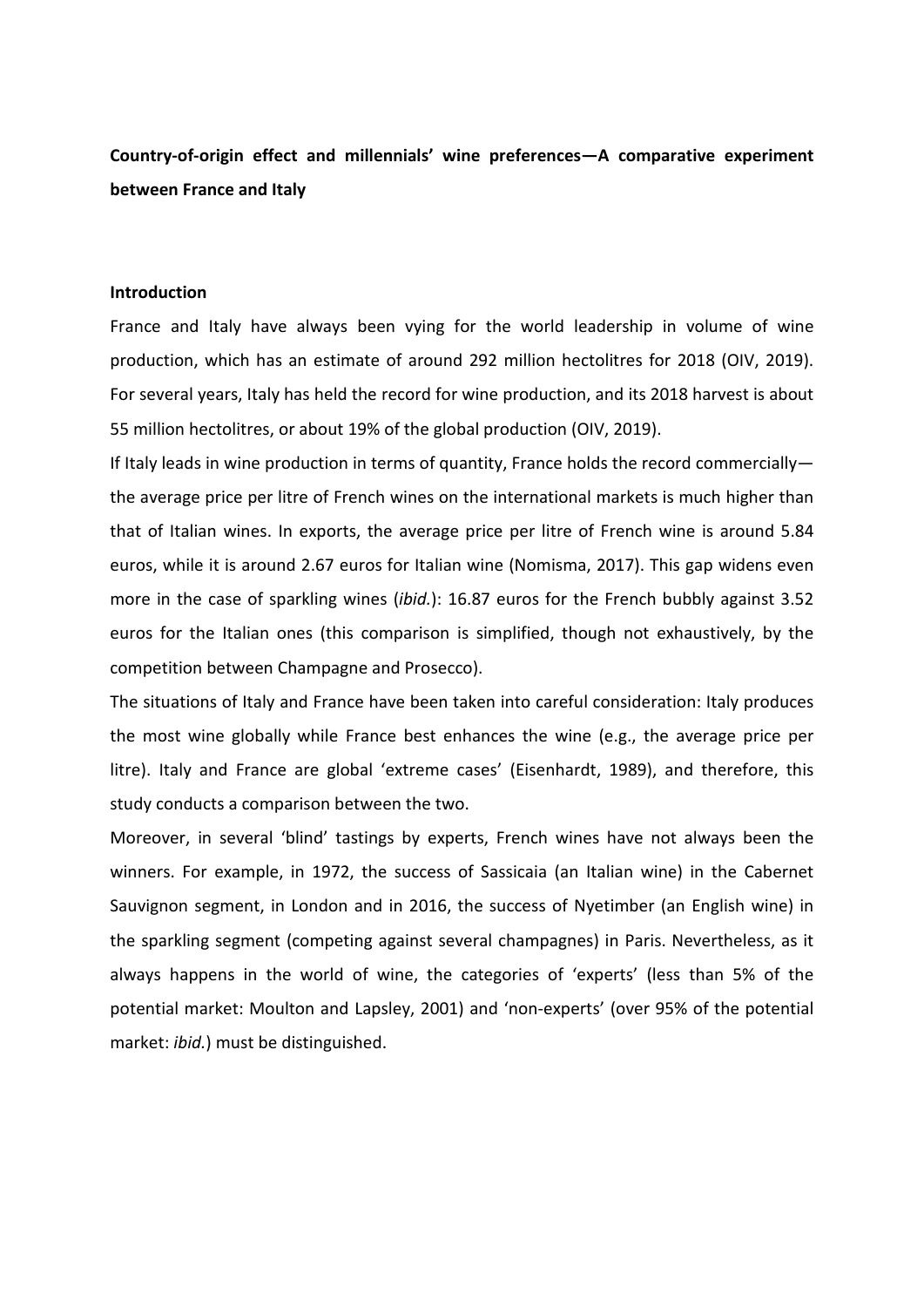In general, however, it is reasonable to imagine that the history, tradition, and reputation of France in the world of wine generates a considerable effect, especially at the international level, in the appreciation of the overall quality of French wines (Vrontis and Papasolomou, 2007). Consequently, that translates into a higher average selling price per litre (Brooks, 2003; Schamel, 2003; Capitello et al., 2015).

It is not yet clear whether and how the reputation of the country-of-origin affects newer consumer segments in wine consumption and hence, the focus is now on millennials, the segment on which wineries are investing the most, knowingly or unknowingly. Considering that they were born in the early 80s and later, millennials as consumers:

- − are of legal age to drink (from 18 to 35 years)
- − (probably) have a job (more likely than Generation Z—those born in the late 90s and later) and, thus, disposable incomes (unless there are macroeconomic problems of a single country or a single geo-political-economic area)
- − are on average more educated (compared to the previous generations)
- − are on average more frequent international travellers (e.g. purchase of low-cost tickets for travelling)
- − are more interconnected (use of smartphones, tablets, and other devices that can be connected to the internet)

This study aims to investigate if and how millennials' French and Italian wine preferences are influenced by the country-of-origin effect. Additionally, this study strives to verify whether an increase in knowledge (through educational marketing) of non-expert consumers (Aqueveque, 2015) influences the perception of the reputation as it does in the other consumer/market segments (Bruwer and Buller, 2012).

# **Literature review**

The country-of-origin effect is relevant in many aspects of marketing, as studies on the subject seem to confirm (Winit et al., 2014; Cleveland et al., 2016). Some product categories are significantly affected by it: food, in particular, and especially wine (Felzensztein et al., 2004; Sjostrom et al., 2016; Rodrigues and Parr, 2019).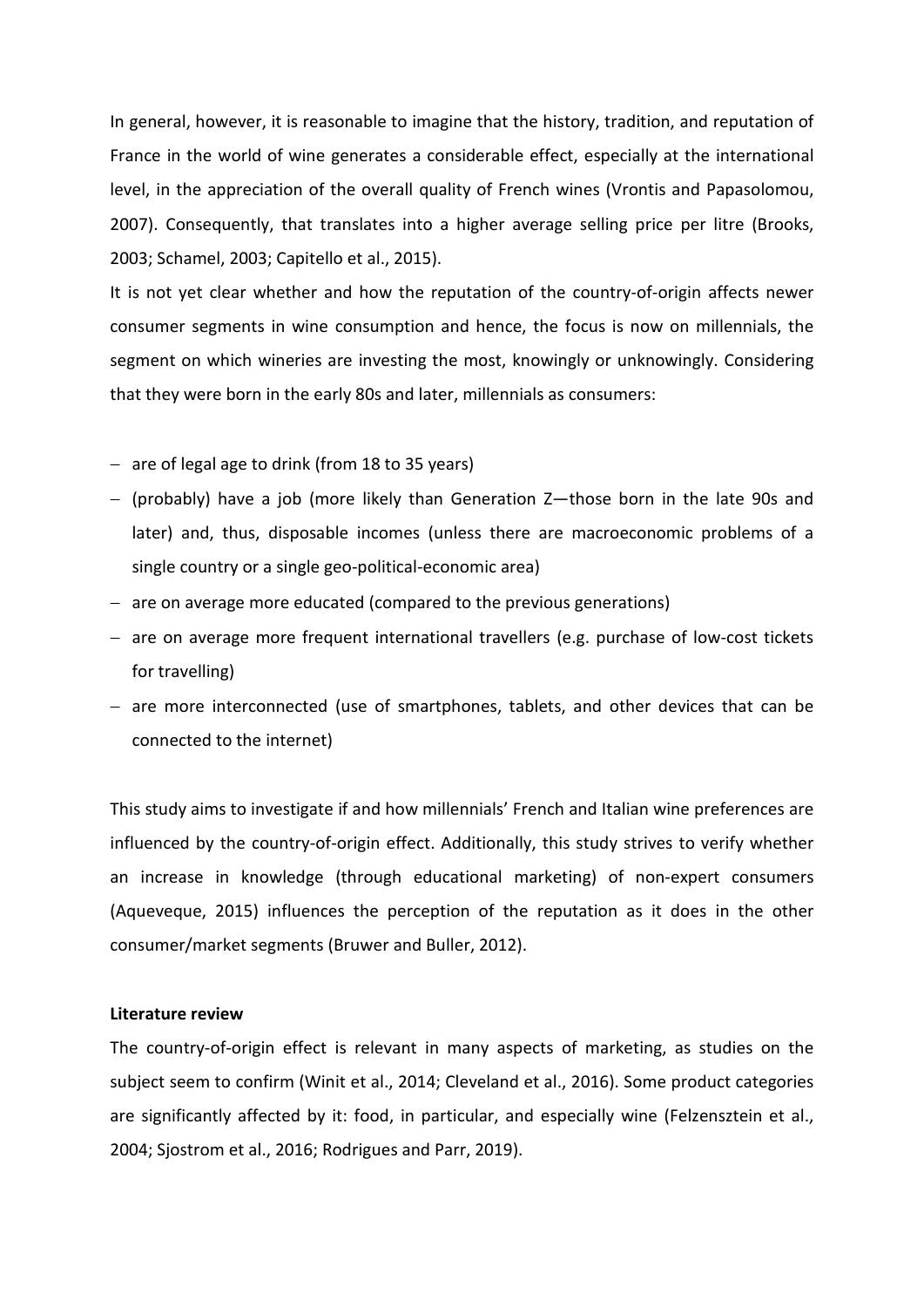Moreover, the *terroir* concept, which has been extended to other products/markets also, is typical for wine (Festa et al., 2015). The country-of-origin effect seems to maintain some appeal for wine consumers (Dogan and Petkovic, 2015), though with different specifications (Bresciani et al., 2016), mainly due to the evolution of the sector itself, from the Old World (Europe in general) to the New World (US, Chile, Argentina, South Africa, Australia, and New Zealand) and Third World (China, India, Brazil, Russia, and others) (Hussain et al., 2008; Banks and Overton, 2010; Sam and Thompson, 2012; Saenz-Navajas et al., 2013).

Furthermore, as is the case with other products/markets, the wine market also deals with the consumer segment of millennials—a segment that is difficult to understand in depth because they are motivated by factors not often related to traditional consumer behaviour (Pomarici and Vecchio, 2014; Spielmann et al., 2016). The wine industry will continue to increasingly focus on this segment because of the promise it holds for wine consumption in terms of number of consumers and income (Thach, 2013; Villanueva et al., 2015).

This study answers two questions. First, the question of a possible country-of-origin effect on millennials' preferences as wine consumers and second, the question of a possible change in that influence through improved knowledge (McClung et al., 2015; Rodrigues and Parr, 2019). These questions become more important considering that the global wine consumption is at around 240 million hectolitres, with a steady decline in the Old World consumption and a steady growth in the New World and Third World consumption (OIV, 2018).

# **Research design: objectives and methodology**

The literature has theorised and successfully verified an innovative formula of wine marketing mix. It is not structured as 4Ps (product-price-promotion-place) but as 4Es (expertise-evaluation-education-experience) (Festa et al., 2016) because it is based essentially on the approach to wine consumption from a sensory perspective, depending on the technical level of consumer information/awareness. Therefore, to verify whether the perception of the country-of-origin effect using more appropriate knowledge can be modified, we adopted the 4Es model as our methodological approach (Festa et al., 2016). We aim to answer the following research questions: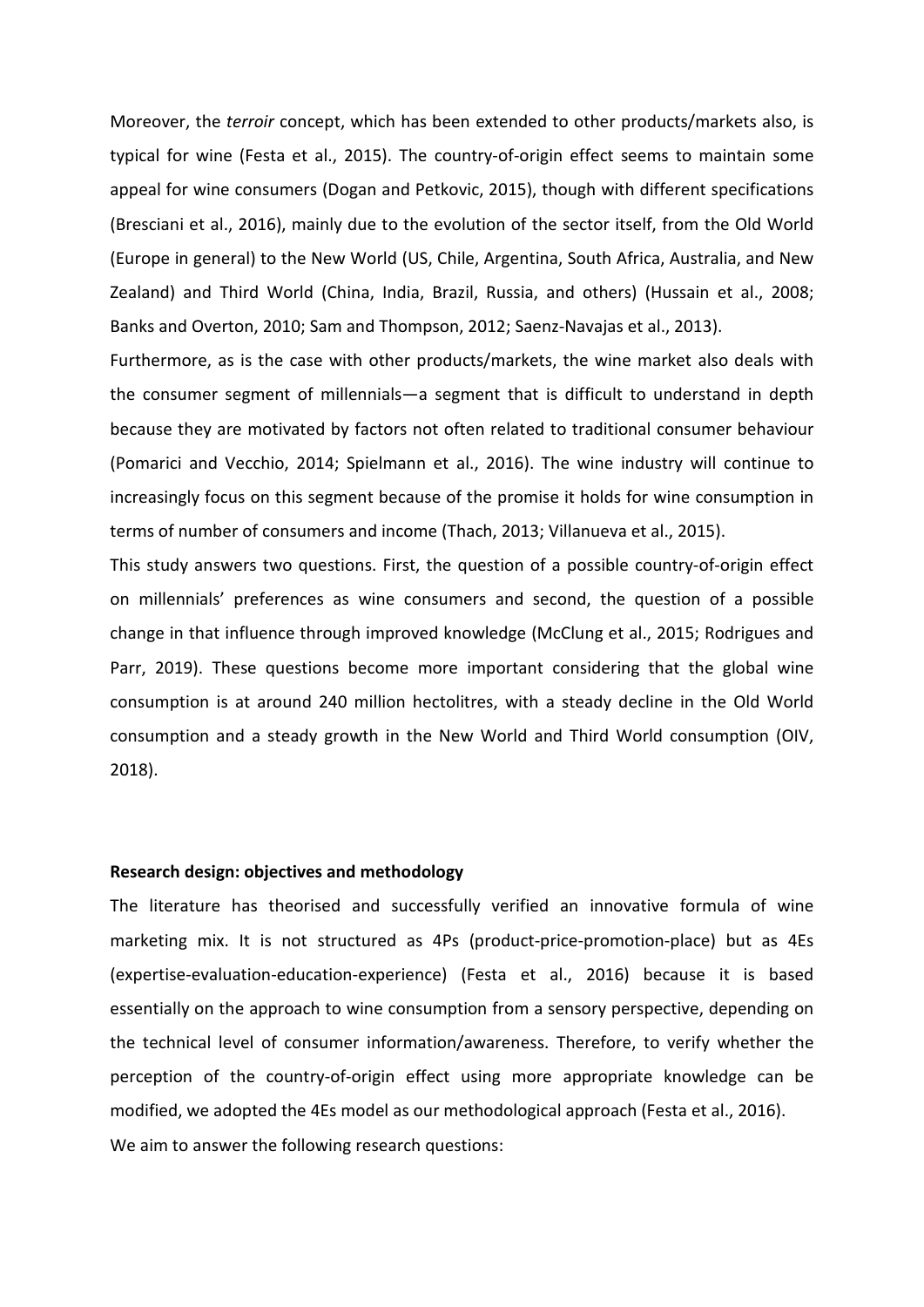- RQ1. Is the country-of-origin effect, with specific regard to French and Italian wines, active in millennials' perception?
- RQ2. If so, can the 4Es model of wine marketing mix modify millennials' perception of the country-of-origin effect, with regard to French and Italian wines?

Any study investigating the possible answers to these questions will inevitably be qualitative and exploratory, as it tries, after the essential 'Yes/No' answers, to bring out the 'how' through a (possible) 'why'.

We conducted a field survey using an experimental marketing approach—applying an experimental action that constitutes the marketing action under study to small groups of subjects (later calculated all together)—and then measuring the 'before' and 'after' results of the experimental action. This methodological infrastructure is a causal research technique, focusing in particular, on a single experimental group and, even more in particular, to the 'before and after' category.

This technique has one limitation: apart from the sampling accuracy, which is discussed later in a specific analysis of the experimental groups, in the absence of a control group, the experimental technique on a single group with the 'before and after' measurement is vulnerable to the interaction of the experimental action with other causes, which could vary in number and uncertainty. Nonetheless, the technique in question is considered sufficiently reliable: first, because the design of the experimental action process has sought to contain, as much as possible, any potential distortion resulting from other causes and second, because the experimental action is clearly the prevalent source of influence in any differences between the 'before' and 'after'.

#### **The wine marketing experiment**

The participants were recruited and selected using a two-step sampling process. Participants were initially recruited through mailing lists and the Facebook page of the postgraduate course in 'Wine Business' of the University of Salerno (convenience sampling). The subsequent selection procedure was based on three criteria (purposive sampling): the subjects had to be born after 1980, they were neither French nor Italian, and they had no technical expertise in wine tasting. The motivation for these three criteria is as follows.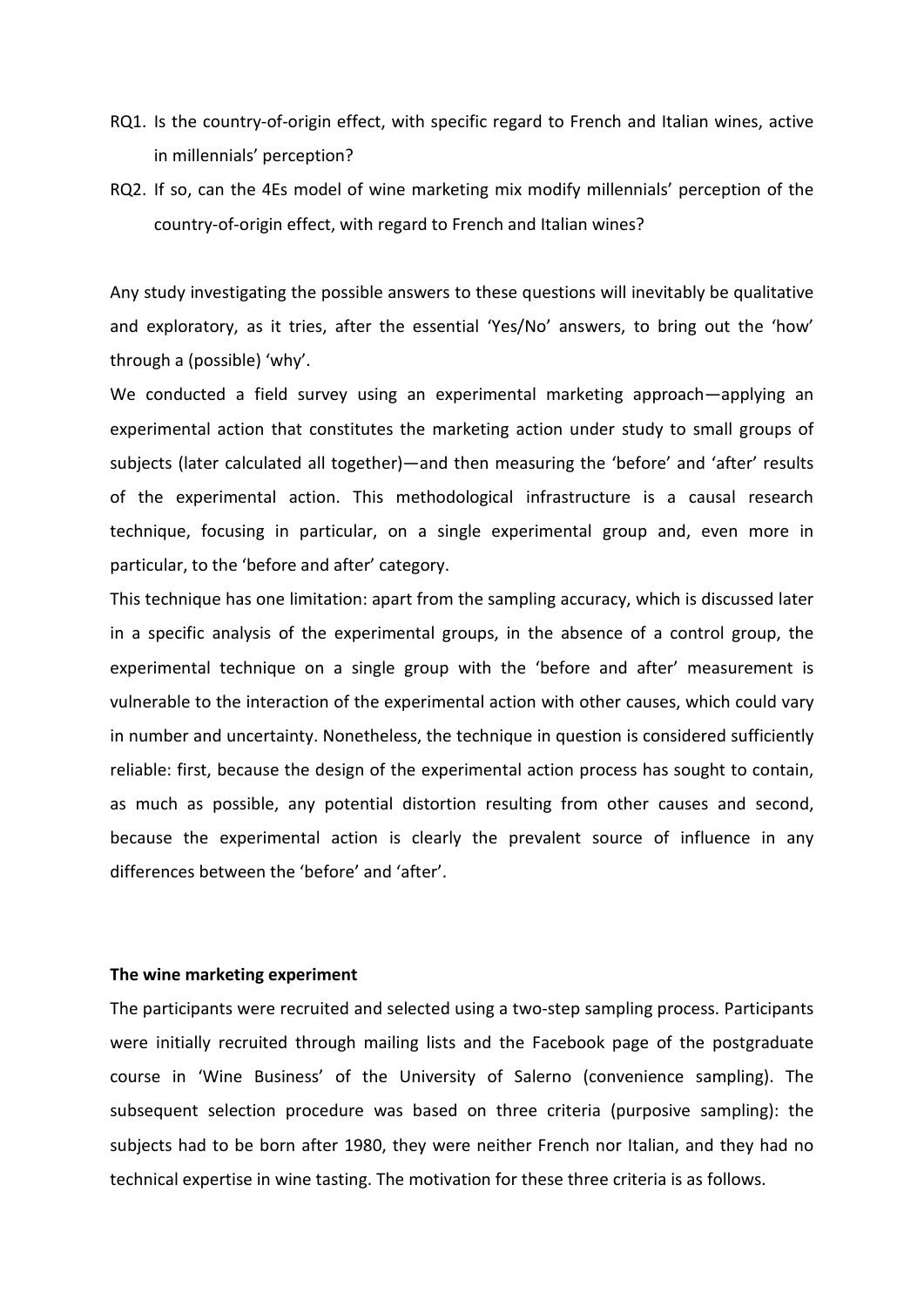- a) Being born after 1980 is a personal condition to qualify the participants as millennials.
- b) Being neither French nor Italian is a cultural condition to ensure the participants are not influenced by any 'patriotism' in the reputational comparison between France and Italy.
- c) Having no technical expertise in wine tasting is a technical condition to verify the possible effects deriving from the experimental action (Wiedmann et al., 2014).

After verification of the above, 121 subjects were admitted to the experimental sessions. The final number of participants in the experiments can be considered satisfactory for obtaining reliable results because:

- 1) The study in question is an exploratory research, whose main aim is to investigate the 'how' and 'why' of a possible 'if' (Creswell, 2009).
- 2) For any type of population, '... the sampling distribution of the mean [...] becomes normal for n = 30 or greater' (translated from Barile and Metallo, 2002, p. 92).
- 3) A sample greater than 30 is considered reliable by many scholars (Morse, 1994 and 1995; DePaulo, 2000; Latham, 2013) to reach saturation, which is the main challenge for sample size in qualitative researches (Malterud et al., 2016).
- 4) Studies on consumer behaviour in wine marketing in the last decade have mostly adopted a qualitative approach, using surveys of small samples of consumers or focus groups (Capitello et al., 2015, p. 118).
- 5) The three abovementioned criteria for sample selection are very stringent, giving strong information power to the sample and reinforcing the qualitative research reliability (Malterud et al., 2016).

In practice, the experimental action took place over several sessions, as shown in Fig. 1. The main contents of the global wine marketing experimental action are discussed below.

#### *Fig. 1 - The structure of the wine marketing experiment (several sessions)*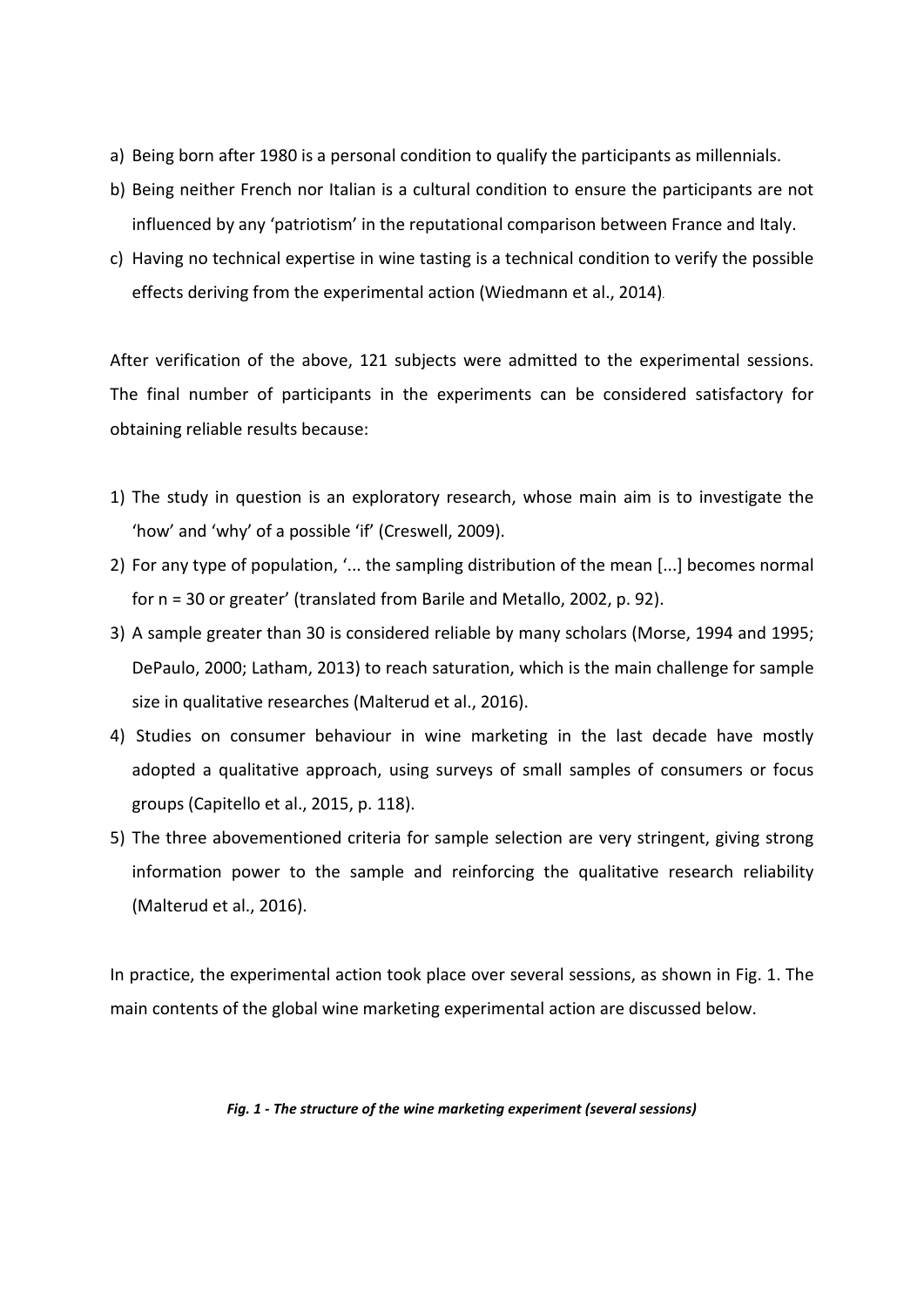

In each session, the researchers gave participants a ritual welcome to the experimental environment (a conference room without distractions). In addition to two goblets, the participants were given a document containing three questionnaires: questionnaire no. 1 for the initial classification, questionnaire no. 2 to be filled before the experimental action, and questionnaire no. 3 to be filled after the experimental action (the questionnaires had been previously tested in a pilot study with 8 participants).

After completing the first questionnaire, the participants were served the two wines by a sommelier—the French and the Italian (in alphabetical order), with the labels (and, therefore, origins) clearly visible, so that the participants could be exposed to the possible influence of the country-of-origin reputation. Here, two completely different wines with structural or qualitative conditions would have sufficed for this experiment: hence, two wines of the same colour (white) were chosen, with similar characteristics from a sensory point of view (Sauvignon Blanc and Fiano).

The choice of the individual wines was entrusted to an master taster (i.e. recognised at the national level) from the Italian Sommelier Association (AIS), the largest sommelier association in the world. Another sommelier from the AIS (a third level sommelier, who is also the Marketing Director of the territorial association of sommeliers and fluent in English) was also engaged in the experimental sessions.

In the 'analysis of the two wines' part of the experiment, the participants were free to interact with the wines they were served. After giving them a reasonable amount of time, they were asked to fill in the second questionnaire (after the tasting but before the experimental action).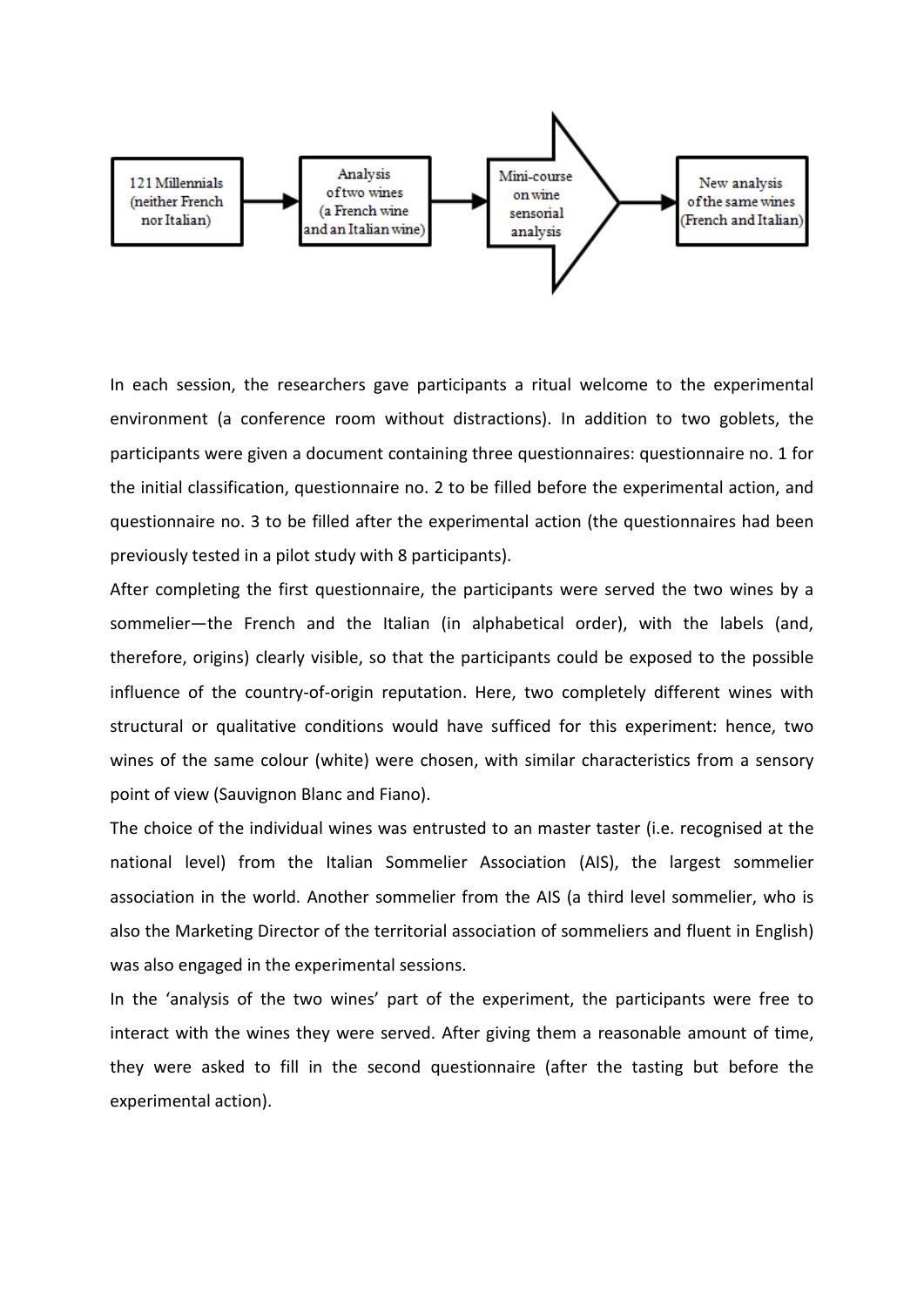The experimental action 'mini course on wine sensory analysis' coincided with a mini course (lasting 1.5 hours) on the organoleptic examination of wine using visual, olfactory, and tasteolfactory investigation (to provide substantive knowledge for better understanding of the wine under analysis), with subsequent application of the wine marketing mix model based on the 4Es (Festa et al., 2016)—where product is replaced by expertise, price by evaluation, promotion by education (for pairing), and place by experience. After the experimental action, the participants were invited to taste both wines again (with continuous service) and fill in the third questionnaire (after tasting and after the experimental action), accomplishing a 'new analysis of the same wines'.

#### **Results and discussions**

The first piece of evidence that emerges from the experiment concerns, almost surprisingly, the research intuition. Of the 121 participants, only 15 consider the French reputation for wine better than the Italian (12.40%) and 106 chose the Italian wine (87.60%). Therefore, for drastic results, the experiment could have been stopped at this stage because the starting point of the investigation seems to contrast with this evidence but two considerations allowed us to continue and consider the results useful.

Firstly, the experiment investigates if there is country-of-origin reputation in wine for millennials and if so, whether this perception can be manipulated by adopting the 4Es model (not necessarily with Italian wines getting better 'after' but maybe also with French wines getting better 'after'). Secondly, millennials perhaps do not care so much about French wines' reputation (the fact that it is higher in reality is testified by its higher average price per litre in the international markets) and in this comparison, they could have perceived the Italian wines' reputation as younger, easier, and more accessible (on accessible goods for millennials, cf. Mundel et al., 2017). Obviously, it is not possible to generalise this hypothesis on the basis of only 121 subjects but given the exploratory role of the study, these considerations seem important to be explored in future research.

In truth, 'normality' seems to get re-established after the two wine tastings, without the experimental action (i.e. the first tasting, without the mini course on wine sensory analysis). At this point, 105 of 121 participants (86.77%) chose the French wine (most likely because they liked the French wine more).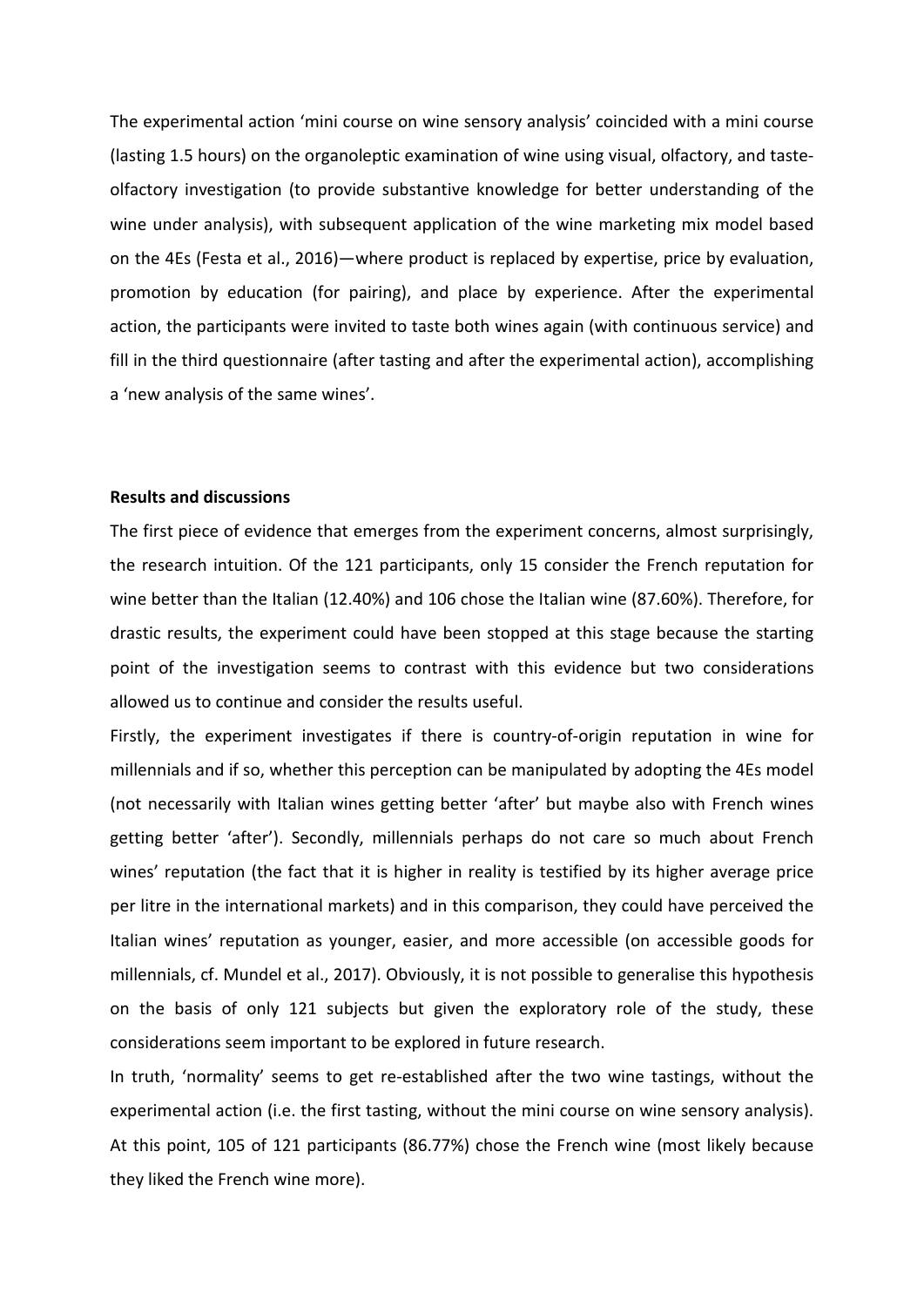The situation changes after the experimental action (i.e. the wine tastings that take place after the mini course on wine sensory analysis) as a preliminary step for applying the 4Es model (i.e. in the presence of probable effects of the experimental action). At this point, 75 of 121 participants (61.98%) chose the Italian wine and 46 (38.02%) chose the French wine. An in-depth analysis of the experimental dynamics provides two crucial results. The first is that the experimental action (the mini course on wine sensory analysis as the preliminary step to applying the 4Es model) further confirmed the model reliability, disregarding the possible interaction with the country-of-origin reputation. This can be inferred based on four circumstances:

A.1) The judgment regarding the French wine after the experimental action increased in 106 out of 121 cases (87.60%).

A.2) The judgment regarding the Italian wine after the experimental action increased in all 121 cases (100.00%).

- B.1) The price range assigned to the French wine increased in 91 out of 121 cases (75.21%).
- B.2) The price range assigned to the Italian wine increased in all 121 cases (100.00%).

After ascertaining the efficacy of the experimental action, the second finding concerns the possible interaction of the 4Es model with the country-of-origin effect. The results show that, after the experimental action, 61 out of 121 participants (50.41%) changed their opinion/judgment on the preferred wine. In other words, 61 participants, who started off with a preferred wine before the experimental action and before tasting the two wines, changed their opinion after the experimental action (probably under the influence of the country-of-origin reputation).

Even with all the limitations described below, it is possible to affirm with certainty that a significant number (50.41%) of current or potential millennial wine consumers, if involved first in learning wine sensory analysis and later being exposed to the 4Es approach, might change their initial opinion, due to the country-of-origin reputation, regarding the wine to purchase/consume.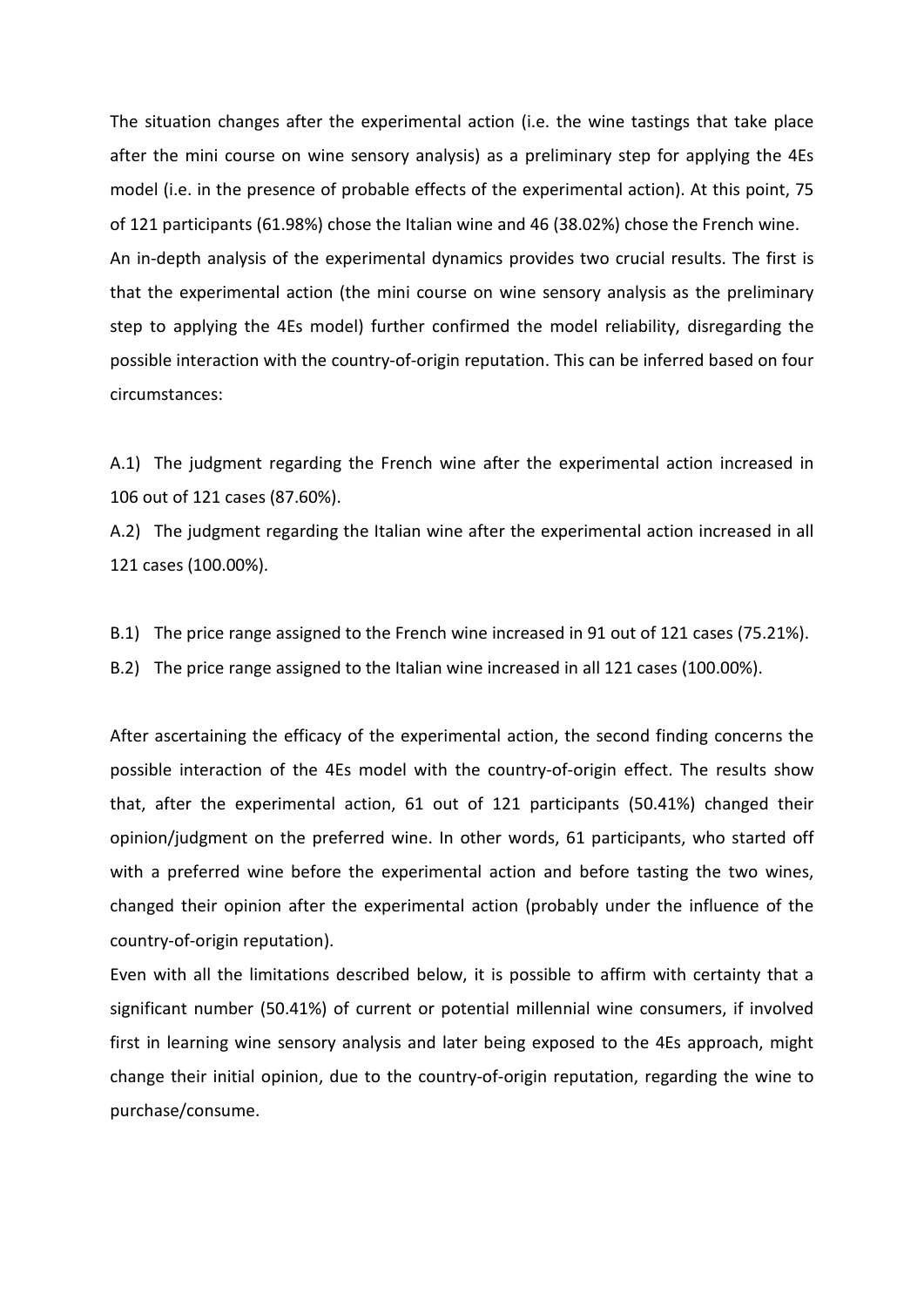#### **Research limitations**

The first and most important limitation of this study concerns its very nature: it is an exploratory research and is not designed and implemented to allow for statistical generalisation. The sample under investigation is not representative of the large population of reference (millennials who are neither French nor Italian) for at least two reasons: the limited number of participants (121) and the nature of the sampling procedure (nonprobability sampling, because it was done purposely on the basis of convenience).

Another possible limitation is the experimental environment. The participants were Erasmus students in Italy and the experimental sessions were all conducted in an Italian environment, although the experimental action was carried out completely in English. It is, therefore, possible that some distortion, due to a 'hospitality' effect, could have taken place. In our opinion, however, such distortion is very unlikely, especially because at the beginning of the experiment, it was clearly, repeatedly, and politely explained that the answers have to be sincere in the interest of the experiment (and of the host environment).

#### **Scientific implications**

Theoretically, the use of the 4Es model in wine marketing mix is an interesting methodological approach, continuously providing empirical evidence. Presenting wine as a cultural good and decoding it commercially using a deeper knowledge of wines seems essential for wine marketing mix in international markets and for newer market segments (millennials).

Further, the cultural experience of discovery because of the accumulation and management of new knowledge, also seems to contribute to overcoming prejudices, positive or negative, on the country-of-origin reputation. In the case of this study, this effect was analysed in the comparison between two (positive) national reputations that are 'extreme'.

It seems possible, therefore, that this approach can be successful in other circumstances too, when the quality of the wine is accompanied by a country-of-origin reputation that is not optimal or even negative. This can facilitate research in infinite scenarios, to verify if and how the 4Es model can contribute to individual product attractiveness, while also improving the country-of-origin reputation when it is not immediately successful—as could be the case for Third World wine producers (mainly China, followed by Brazil, Russia, and India).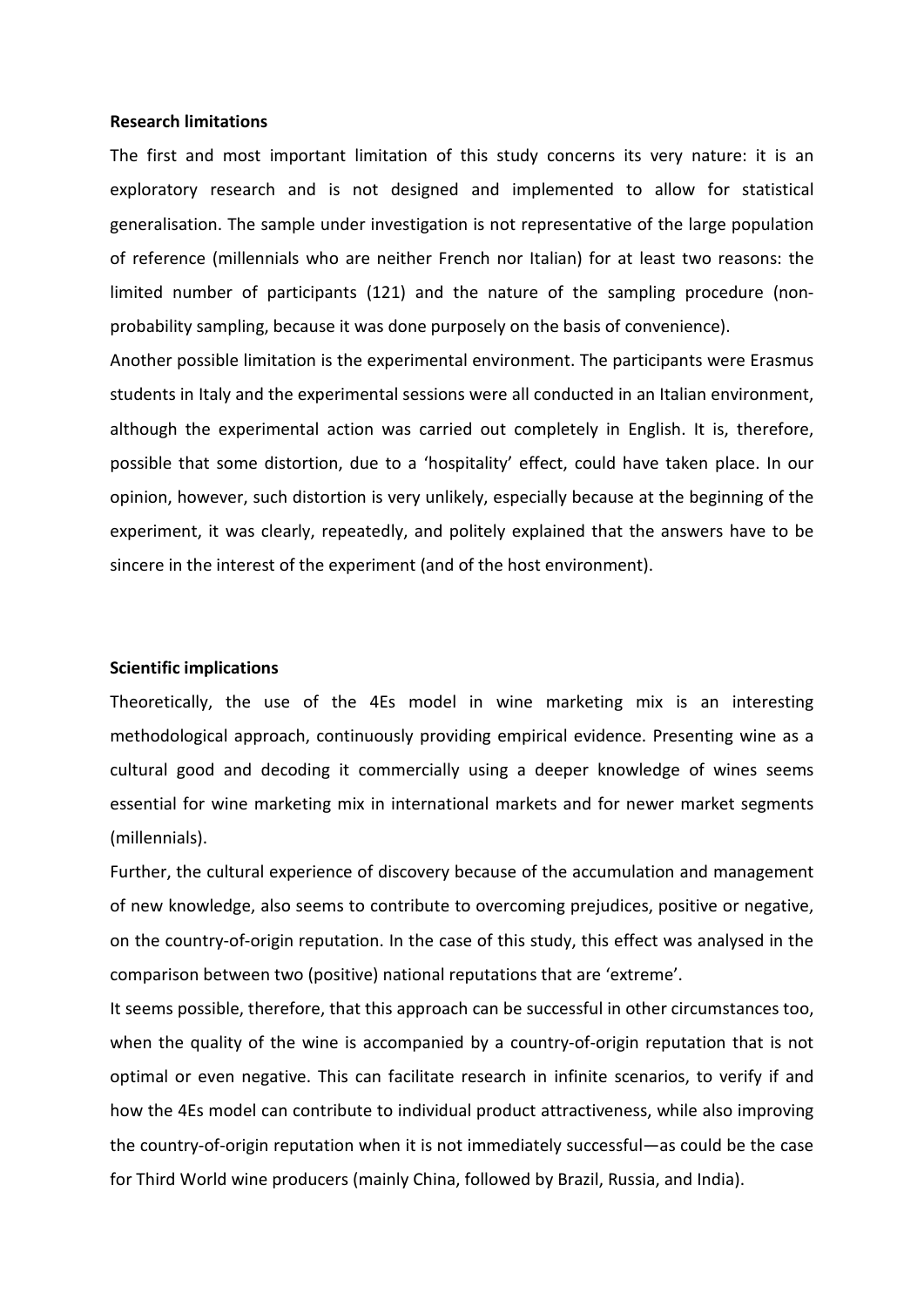Other studies could primarily address the influence of country-of-origin reputation on the opportunities of wine as a product, which, due to different perspectives on nutrition, culture, investment, and so on, acquire a trans-contextual value, considering that there may be different impacts of country-of-origin reputation for different use situations, especially for millennials. Further, to bring out the common or different traits among the different cultural perspectives, more qualitative investigations, based, for example, on the 'words' used by millennials to describe the country-of-origin effect of wine, should be considered potential lines of research.

# **Managerial implications**

Practically, the difficulty of precisely understanding the deeper aspects of millennials' motivations is confirmed, as regards their behaviour in general (Twenge et al., 2012) and wine in particular (Atkin and Thach, 2012). Nevertheless, this consumer segment is important for wine managers and professionals: millennials are already today's consumers, but they will be above all tomorrow's consumers. Therefore, it would be short-sighted to abandon the effort to understand them even though, objectively, it is difficult to understand their personality.

From this study, for example, one sign emerges, maybe not definitively, given the limits of the sample but surely worth exploring: the participants gave greater importance to the Italian reputation (and not to the French one) probably because of the reasons already discussed. Millennials are generally more educated, more well-travelled, and more connected; not always in the best way, but much more than their parents. In other words, they seem more susceptible to cultural contamination, more curious (even if superficially) because of various knowledge sources (especially smartphones), and less prone to be impressed by what 'has been' (partly because they do not know that).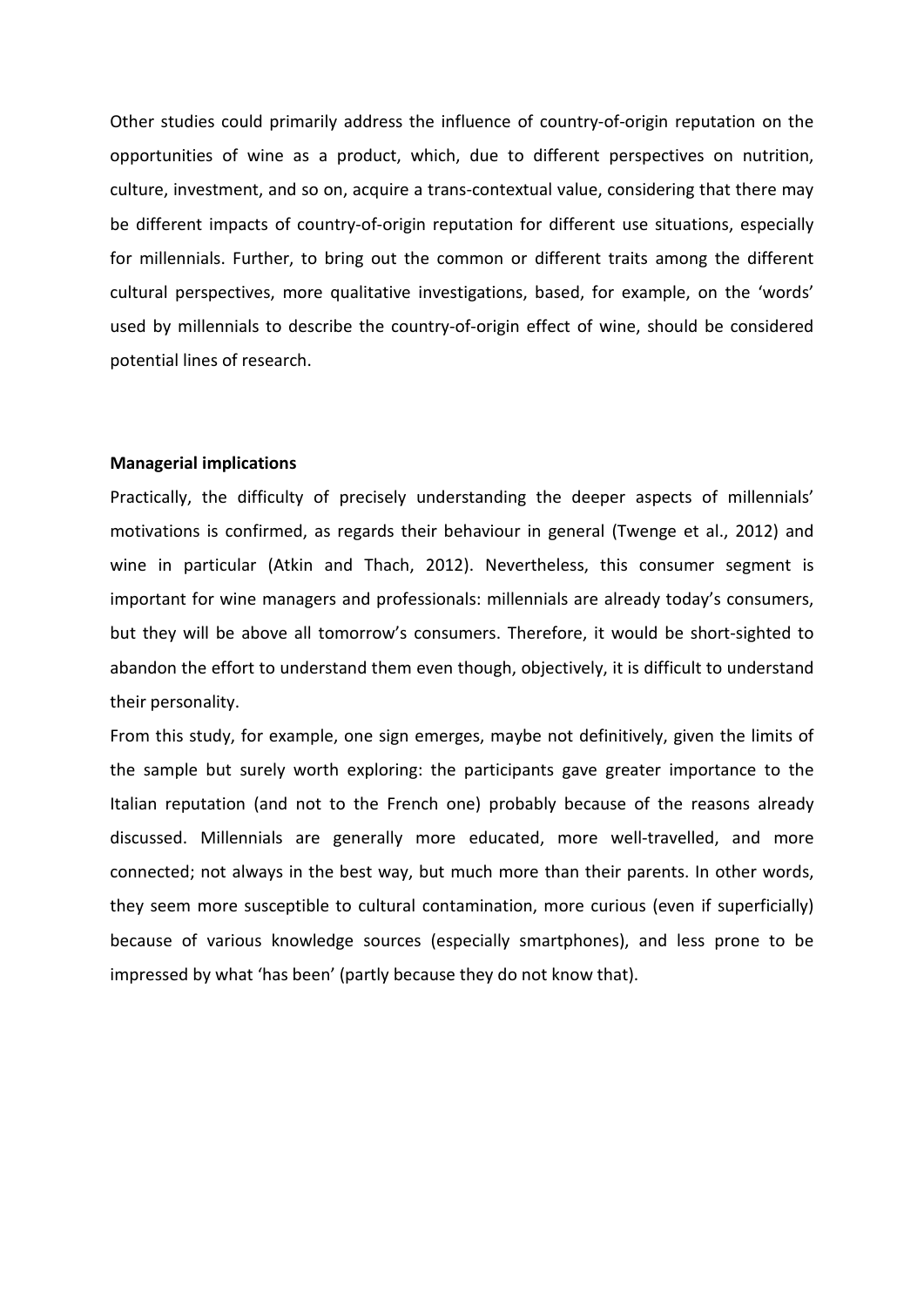In the case of wine, as it emerges from this investigation, they seem less influenced by the past and more interested in new knowledge, which they can retrieve from different sources, including labels (Galati et al., 2019), and this characteristic can used by entrepreneurs/managers/wine professionals to communicate their internal resources (Galati et al., 2017). They could also be willing to become involved in training/learning paths, even if virtually (given their high level of digital connectedness), a possibility that should be considered seriously by wine managers.

The effects of the experimental action are clear: all participants increased, in a very short time, their appreciation, particularly for the Italian wine, which—before the experimental action—had been preferred by only 15 participants (12.40%), while after, it was preferred by 76 participants (62.81%). Therefore, a wine manager, who cannot use the country-of-origin effect alone (where the traditional effect is not so obvious for newer consumers) and/or unable to build a national branding program, could organise a virtual community basing it on dynamics, phenomena, and the process of cultural development of the participants.

# **Conclusion**

The country-of-origin effect has a significant importance in wine markets, considering the evolution of wine from the Old World to the New World and the Third World. If this effect is important in particular for the Old World, for the country in general and the region in particular (Pucci et al., 2017), it is also relevant for the New (Agnoli et al., 2014) and Third World countries (Hu and Baldin, 2018). However, the increasing use of data, information, and knowledge, through information and communication technologies and social media (Capitello et al., 2014; Galati et al., 2019), requires a global rethink for the wine markets that have traditionally been more sensitive to the country-of-origin reputation, most of all for small and medium-sized wineries (Cadima Ribeiro and Freitas Santos, 2008), which constitute the majority of the wine sector.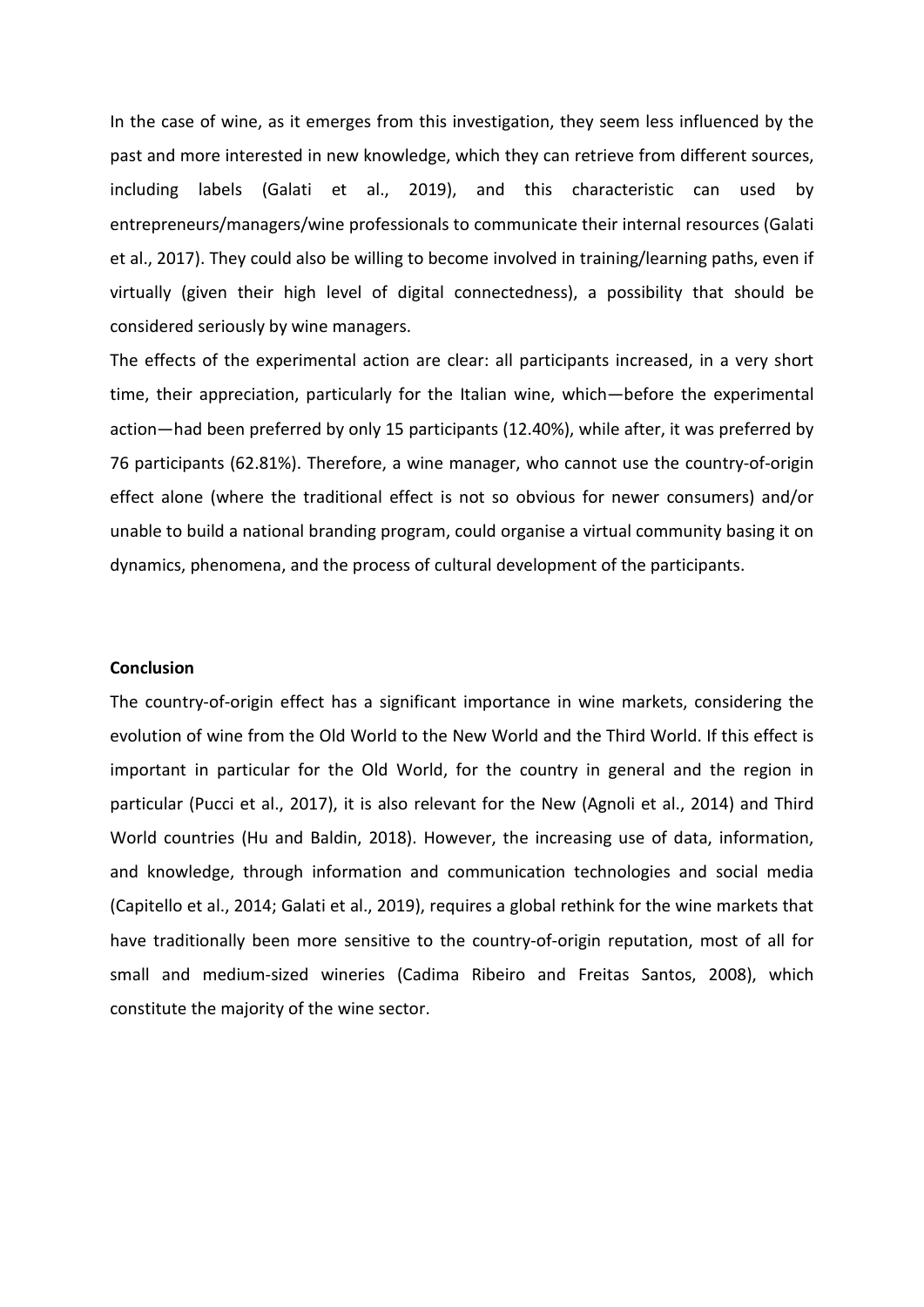This change seems especially true for millennials, who are generally more educated, more interconnected, and more frequent international travellers than the previous generations. Further, they represent current and future wine consumers, on whom more attention should be bestowed in terms of social (Li et al., 2011), cultural (Thach and Olsen, 2006), environmental (Galati et al., 2017), territorial (Resnick, 2008), institutional (Novak and Newton, 2008), and commercial (Barber et al., 2008) communication.

The results of this study are objectively a proof because in the investigated group of millennials (which provided also clear numerical evidence), many participants (50.41%), who had preferred a particular wine at the beginning of the experiment—essentially only on the basis of the country-of-origin reputation—shifted their preference to another wine by the end. Therefore, an increase in knowledge could help change (at least partly) a former prejudice of non-expert millennials—the majority of the wine market—even though wine marketing through education and training remains a research topic to be developed further (Cliff et al., 2016). This is true in the case of wine producers with positive reputations, but it can be even more useful for overcoming negative reputations.

The theoretical and practical consequences of these results seem very important. Firstly, the efficacy of the wine marketing mix model based on the 4Es (expertise-evaluation-educationexperience) is confirmed once more; secondly, this model can also be used for modifying, with regard to millennials, the influence of country-of-origin effect, given adequate commitment to organisational, commercial, and cultural terms.

*Author's contribution:* This paper is the result of the common reflection of all of the authors. In the editing phase, the "Introduction" section was written by Pantea Foroudi. The "Literature review" and the "Research design: objectives and methodology" sections were written by Maria Teresa Cuomo. The "The wine marketing experiment", the "Results discussion", and the "Research limitations" sections were written by Giuseppe Festa. The "Scientific implications", "Managerial implications", and "Conclusion" sections were written by Matteo Rossi.

#### **References**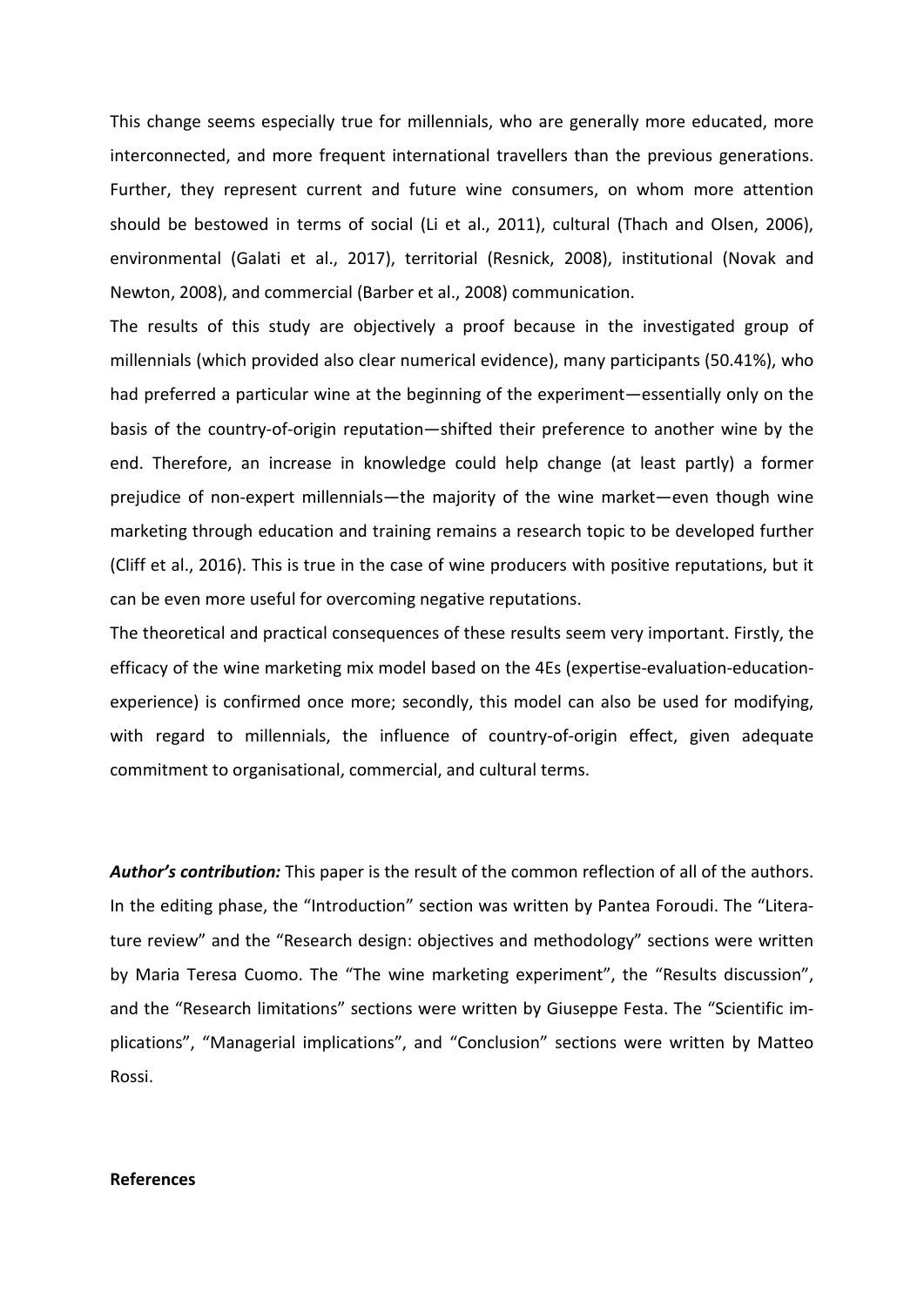- Agnoli, L., Capitello, R., and Begalli, D. (2014). "Geographical brand and country-of-origin effects in the Chinese wine import market". Vol. 21, Iss 7-8, pp. 541-558.
- Aqueveque, C. (2015). "The influence of experts 'positive word-of-mouth on a wine's perceived quality and value: the moderator role of consumers' expertise". *Journal of Wine Research*. Vol. 26, Iss. 3, pp. 181-191.
- Atkin, T. and Thach l. (2012). "Millennial wine consumers: Risk perception and information search". *Wine Economics and Policy*. Vol. 1, Iss. 1, pp. 54-62.
- Banks, G., and Overton, J. (2010). "Old World, New World, Third World? Reconceptualising the Worlds of Wine". *Journal of Wine Research*. Vol. 21, Iss. 1, pp. 57-75.
- Barber, N., Dodd, T., and Ghiselli, R (2008), "Capturing the Younger Wine Consumer". *Journal of Wine Research*. Vol. 19, Iss. 2, pp. 123-141.
- Barile, S., and Metallo, G. (2002). "*Le ricerche di mercato, Aspetti metodologici e applicative"*. Turin, Italy: Giappichelli.
- Bresciani, S., Ferraris, A., Santoro, G. and Nilsen, H.R. (2016). "Wine Sector: Companies' Performance and Green Economy as a Means of Societal Marketing". *Journal of Promotion Management*. Vol. 22, Iss. 2, pp. 251-267.
- Brooks, E. (2003). "Products and Prejudice: Measuring Country-of-Origin Bias in US Wine Imports". *Working Paper*. University of California, Santa Cruz Center for International Economics.
- Bruwer, J., and Buller, C. (2012). "Country-of-origin (COO) brand preferences and Associated knowledge levels of Japanese wine consumers". *Journal of Product & Brand Management*. Vol. 21, Iss. 5, pp. 307-316.
- Cadima Ribeiro, J. and Freitas Santos, J. (2008). "Region-based business strategies: a Portuguese case study". *EuroMed Journal of Business*, Vol. 3, Iss. 3, pp. 320-334.
- Capitello, R, Agnoli, L., and Begalli, D. (2015). "Chinese import demand for wine: evidence from econometric Estimations". *Journal of Wine Research*. Vol. 26, Iss. 2, pp. 115-135.
- Capitello, R., Agnoli, L., Begalli, D., and Codurri, S. (2014). "Social media strategies and corporate brand visibility in the wine industry". *EuroMed Journal of Business*. Vol. 9, Iss. 2, pp. 129-148.
- Cleveland, M., Rojas-Mendez, J.I., Laroche, M., and Papadopoulos, N. (2016). "Identity, Culture, Dispositions and Behavior: A Cross-National Examination of Globalization and Culture Change". *Journal of Business Research*. Vol. 69, Iss. 3, pp. 1090-1102.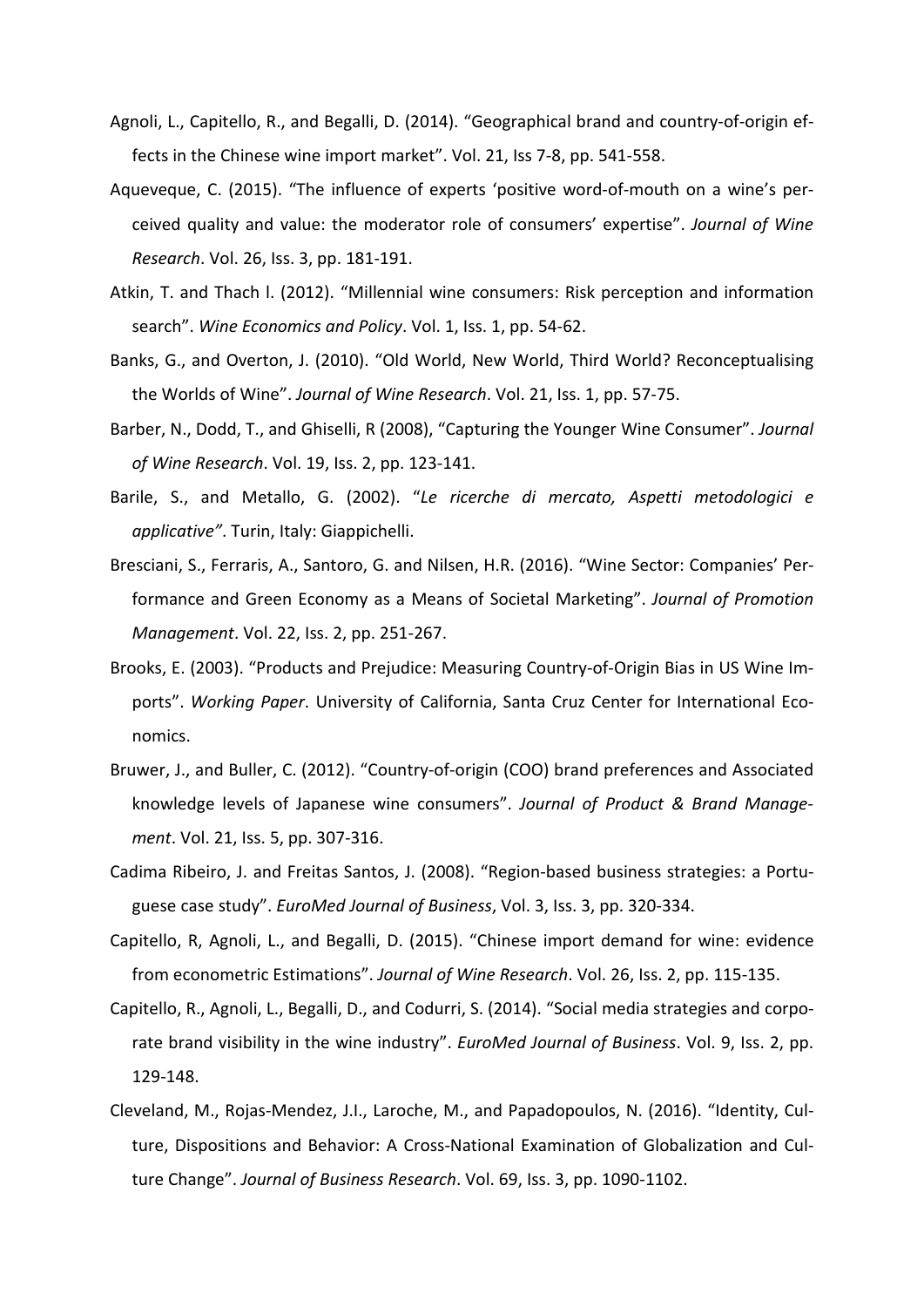- Cliff, M.A., Bejaei, M., King, M.C., and McArthur, D.A.J. (2016). "Influence of Wine Education on Wine Hedonic and Confidence Ratings by Millennial Wine Consumers of Different Ethnicities". *Beverages*. Vol. 2, Iss. 32, pp. 1-17.
- Creswell, J.W. (2009). "*Research design. Qualitative, quantitative, and mixed methods approaches"*. Thousand Oaks, CA, USA: Sage.
- DePaulo, P. (2000). Sample size for qualitative research: The risk of missing something important. *Quirk's Marketing Research Review*. Retrieved from [www.quirks.com/articles/a2000/20001202.aspx.](http://www.quirks.com/articles/a2000/20001202.aspx) Last access: 15 October 2019.
- Dogan, E., & Petkovic, G. (2016). "Nation branding in a transnational marketing context: Serbia's brand positioning through food and wine". *Transnational Marketing Journal*. Vol. 4, Iss. 2, 84-99.
- Eisenhardt, K.M. (1989). "Building Theories from Case Study Research". *The Academy of Management Review*. Vol. 14, Iss. 4, pp. 532-550.
- Felzensztein, C., Hibbert, S., and Vong, G. (2004). "Is the Country of Origin the Fifth Element in the Marketing Mix of Imported Wine?". *Journal of Food Products Marketing*. Vol. 10, Iss. 4, pp. 73-84.
- Festa, G., Cuomo, M.T., Metallo, G., and Festa, A. (2016). "The (r) evolution of wine marketing mix: From the 4Ps to the 4ES". *Journal of Business Research*. Vol. 69, Iss. 5, pp. 1550- 1555.
- Festa, G., Vrontis, D., Thrassou, A., and Ciasullo, M.V. (2015). "A value co-creation model for wine tourism". *International Journal of Management Practice*. Vol. 8, Iss. 3, pp. 247-267.
- Galati, A., Crescimanno, M., Tinervia, S., Iliopoulos, C., and Theodorakopoulou, I. (2017). "Internal resources as tools to increase the global competition: the Italian wine industry case". *British Food Journal*. Vol. 119, Iss. 11, pp. 2406-2420.
- Galati, A., Gianguzzi, G., Tinervia, S., Crescimanno, M., and Veca, D.S.L.M. (2017). "Motivations, adoption and impact of voluntary environmental certification in the Italian Forest based industry: The case of the FSC standard". *Forest policy and economics*, Vol. 83, Iss. (2017), pp. 169-176.
- Galati, A., Sakka, G., Crescimanno, M., Tulone, A., and Fiore, M. (2019). "What is the role of social media in several overtones of CSR communication? The case of the wine industry in the Southern Italian regions". *British Food Journal*, Vol. 121, Iss. 4, pp. 856-873.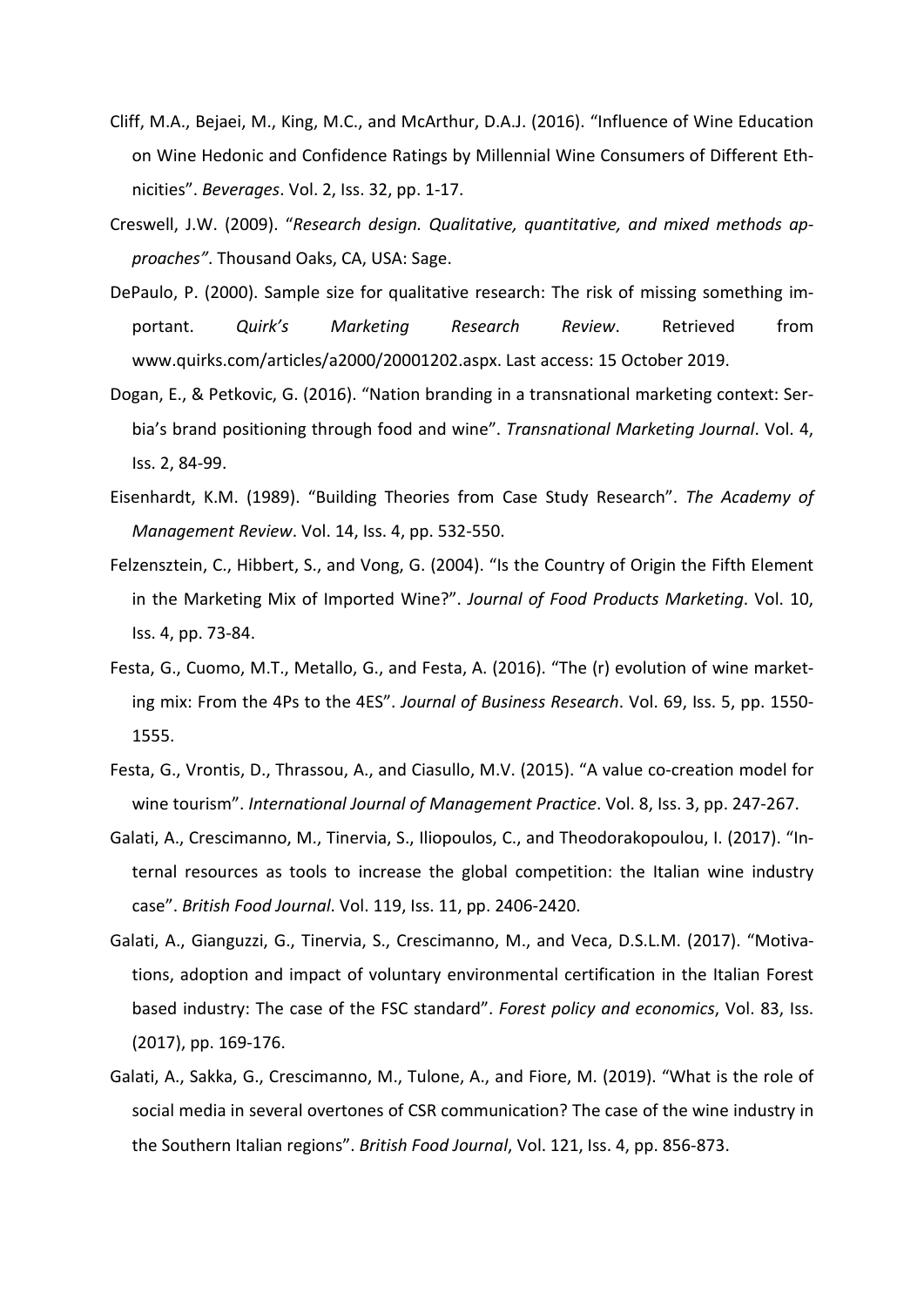- Galati, A., Schifani, G., Crescimanno, M., and Migliore, G. (2019). ""Natural wine" consumers and interest in label information: An analysis of willingness to pay in a new Italian wine market segment". *Journal of Cleaner Production*, Vol. 227, Iss. (2019), pp. 405-413.
- Hu, L. and Baldin, A. (2018). "The country of origin effect: a hedonic price analysis of the Chinese wine market". *British Food Journal*. Vol. 120, Iss. 6, pp. 1264-1279.
- Hussain, M., Cholette, S., and Castaldi, R.M. (2008). "An Analysis of Globalization Forces in the Wine Industry". *Journal of Global Marketing*. Vol. 21, Iss. 1, pp. 33-47.
- Latham, J.R. (2013). "A Framework for Leading the Transformation to Performance Excellence Part I: CEO Perspectives on Forces, Facilitators, and Strategic Leadership Systems". *Quality Management Journal*. Vol. 20, Iss. 2, pp. 12-33.
- Li, J., Jia, J., Taylor, D., Bruwer, J. and Li, E. (2011). "The wine drinking behaviour of young adults: an exploratory study in China". *British Food Journal*. Vol. 113, Iss. 10, pp. 1305- 1317.
- Malterud, K., Siersma, V.D., and Guassora, A.D. (2016). "Sample Size in Qualitative Interview Studies Guided by Information Power". *Qualitative Health Research*. Vol. 26, Iss. 13, pp. 1753-1760.
- McClung, S.R., Freeman, K.A., and Malone, D. (2015). "Consumer Self-Confidence in Wine Consumers: The Role of Knowledge-Based Factors". *Journal of Promotion Management*. Vol. 21, Iss. 5, pp. 601-613.
- Morse, J.M. (1994). "Designing funded qualitative research. Denzin, N., and Lincoln, Y. (Eds.)", *Handbook of qualitative research*. Thousand Oaks, CA, USA: Sage.
- Morse, J.M. (1995). "The significance of saturation". *Qualitative Health Research*. Vol. 5, Iss. 2, pp. 147-149.
- Moulton, K., and Lapsley, J. (2001). "*Successful Wine Marketing"*. New York, NY: Springer.
- Mundel, J., Huddleston, P., and Vodermeier, M. (2017). "An exploratory study of consumers' perceptions: What are affordable luxuries?". *Journal of Retailing and Consumer Services*. Vol. 35, Iss. (2017), pp. 68-75.
- Nowak L. and Newton S. (2008). "Using winery web site to launch relationships with Millennials". International Journal of Wine Business Research. Vol. 20, Iss. 1, pp. 53-67.
- Pomarici, E., and Vecchio, R. (2014). "Millennial Generation attitudes to sustainable wine: an exploratory study on Italian consumers". *Journal of Cleaner Production*. Vol. 66, Iss. (2014), pp. 537-545.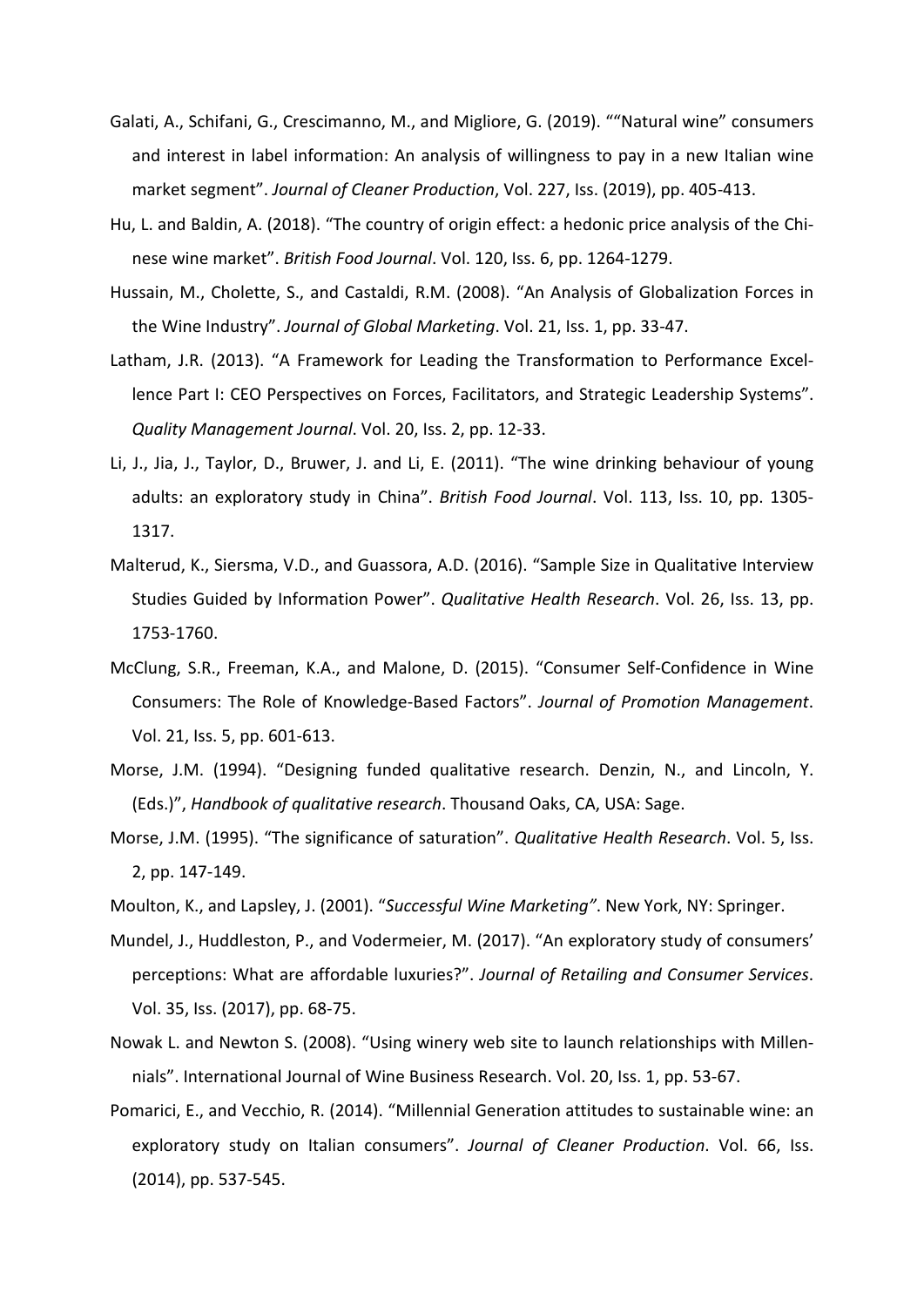- Pucci, T., Casprini, E., Rabino, S. and Zanni, L. (2017). "Place branding-exploring knowledge and positioning choices across national boundaries". *British Food Journal*. Vol. 119, Iss. 8, pp. 1915-1932.
- Resnick, E. (2008). "Wine Brands: Success Strategies for New Markets, New Consumers and New Trends". New York, NY, USA: Palgrave MacMillan.
- Rodrigues, H., & Parr, W. V. (2019). "Contribution of cross-cultural studies to understanding wine appreciation: A review". *Food Research International*. Vol. 115, Iss. (2011), pp. 251- 258.
- Saenz-Navajas, M.-P., Ballester, J., Pecher, C., Peyron, D., and Valentin, D. (2013). "Sensory drivers of intrinsic quality of red wines. Effect of culture and level of expertise". *Food Research International*, Vol. 54, Iss. 2, pp. 1506-1518.
- Sam, A.G., and Thompson, S.R. (2012). "Country of origin US advertising and demand of imported wine: an empirical analysis". *Applied Economics Letters*. Vol. 19, Iss. 18, pp. 1871- 1877.
- Schamel, G. (2003). "International Wine Trade: Analyzing the Value of Reputation and Quality Signals". *American Agriculture Economics Association*. Annual Meeting, July 27-30, Montreal, Canada.
- Sjostrom, T., Courses, A.M., and Lockshin, L. (2016). "What characterises luxury products? A study across three product categories". *International Journal of Wine Business Research*. Vol. 28, Iss. 1, pp. 76-95.
- Spielmann, N., Babin, B.J., and Verghote, C. (2016). "A personality-based measure of the wine consumption Millennials experience for consumers". *International Journal of Wine Business Research*. Vol. 28, Iss. 3, pp. 228-245.
- Thach, E.C. and Olsen, J.E. (2006). "Market segment analysis to target young adult wine drinkers". Agribusiness: An International Journal, Vol. 22, Iss. 3, pp. 307-322.
- Thach, L. (2013). "Implications For Marketing Consumer Behavior By Occasion: A Focus On Millennial Wine Drinkers". *Franklin Business & Law Journal*. Vol. 2013, Iss. 2, pp. 1-32.
- Twenge, J.M., Campbell, W.K and Freeman, E.C. (2012). "Generational differences in young adults' life goals, concern for others, and civic orientation, 1966–2009". Journal of Personality and Social Psychology. Vol 102, Iss. 5, pp. 1045-1062.
- Villanueva, E.C., Castillo-Valero, J.S., and García-Cortijoc, M.C. (2015). "Who is Drinking Wine in the United States? The Demographic and Socio-Economic Profile of US Consumers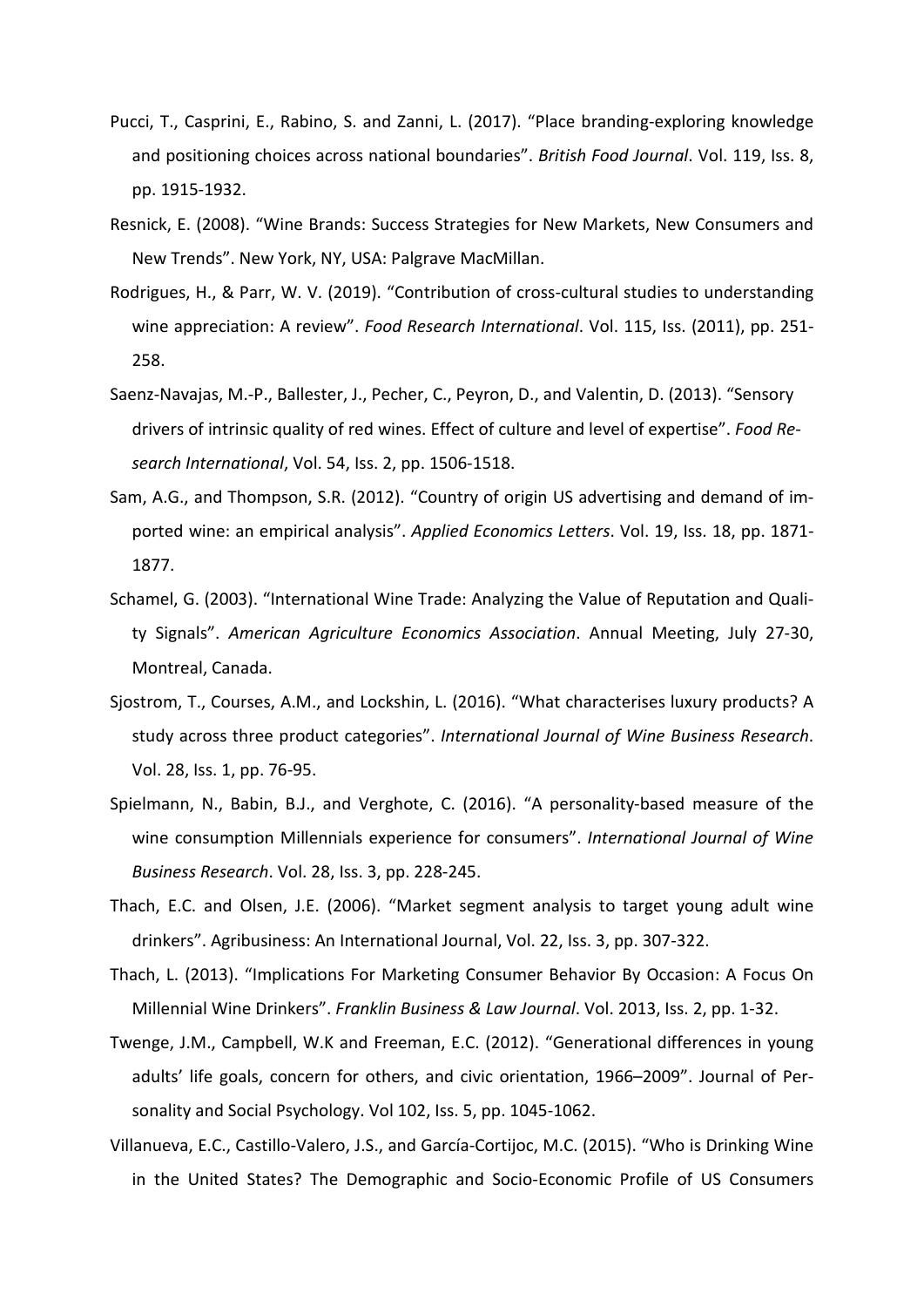Wine (1972-2012)". *International Food and Agribusiness Management Review*. Vol. 18, Iss. 4, pp. 39-60.

- Vrontis, D., and Papasolomou, I. (2007). "Brand building and product: the case of the Cyprus wine industry". *Journal of Product & Brand Management*. Vol. 16, Iss. 3, pp. 159-167.
- Wiedmann, K.P., Hennigs, N., Henrik Behrens, S. and Klarmann, C. (2014). "Tasting green: an experimental design for investigating consumer perception of organic wine". *British Food Journal*. Vol. 116, Iss. 2, pp. 197-211.
- Winit, W., Gregory, G., Cleveland, M., and Verlegh, P. (2014). "Global vs. Local Brands: How Home Country Bias and Price Differences Brand Impact Evaluations". *International Marketing Review*. Vol. 31, Iss. 2, pp. 102-128.

www.oiv.int

www.nomisma.it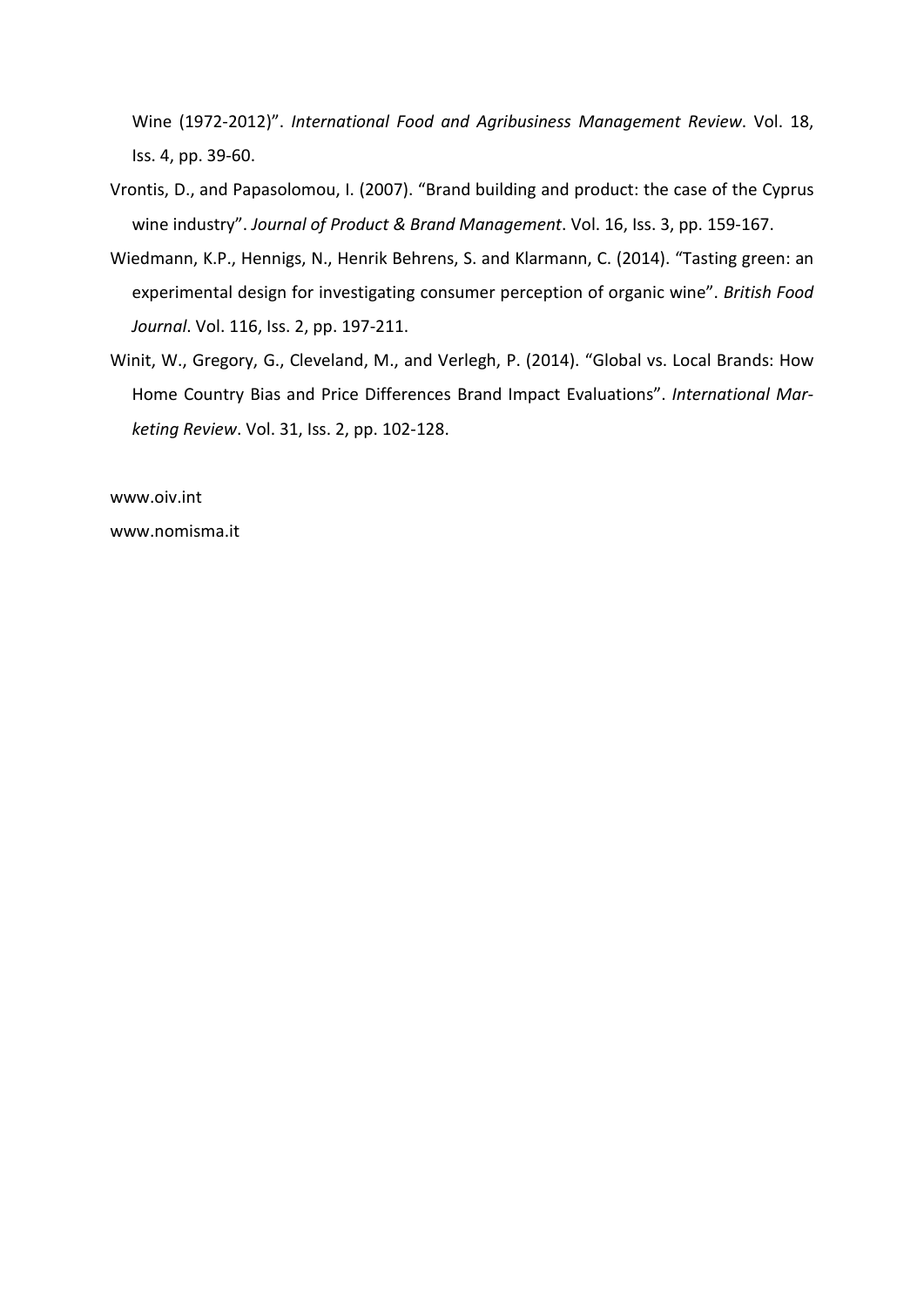#### Annexure 1 - The questionnaire

#### *Dear Friend,*

#### *Welcome!*

*You are participating in this experiment because you were born after 1980, your nationality is neither French nor Italian, and you have no knowledge of wine technical tasting. If any one of these conditions is not applicable, please abandon the experiment. If you are eligible to continue, please answer the following questions carefully. Your information will be treated anonymously and/or aggregately. Thank you in advance for your cooperation.*

### **CLASSIFICATION (1)**

| Field 1                        |  |  |
|--------------------------------|--|--|
| Name and surname:              |  |  |
|                                |  |  |
| Field 2                        |  |  |
| Contacts (e-mail):             |  |  |
|                                |  |  |
| Field 3                        |  |  |
|                                |  |  |
| Nationality:                   |  |  |
|                                |  |  |
| Field 4                        |  |  |
| Age:                           |  |  |
|                                |  |  |
| Field 5                        |  |  |
| Study qualification:           |  |  |
|                                |  |  |
| Field 6                        |  |  |
| Profession (if any):           |  |  |
|                                |  |  |
| Field 7                        |  |  |
|                                |  |  |
| How often do you consume wine? |  |  |
| Never<br>$\Box$                |  |  |
| □ Only sometimes               |  |  |

- □ Often, having the opportunity
- 
- □ At least one glass per day
- □ More than one glass per day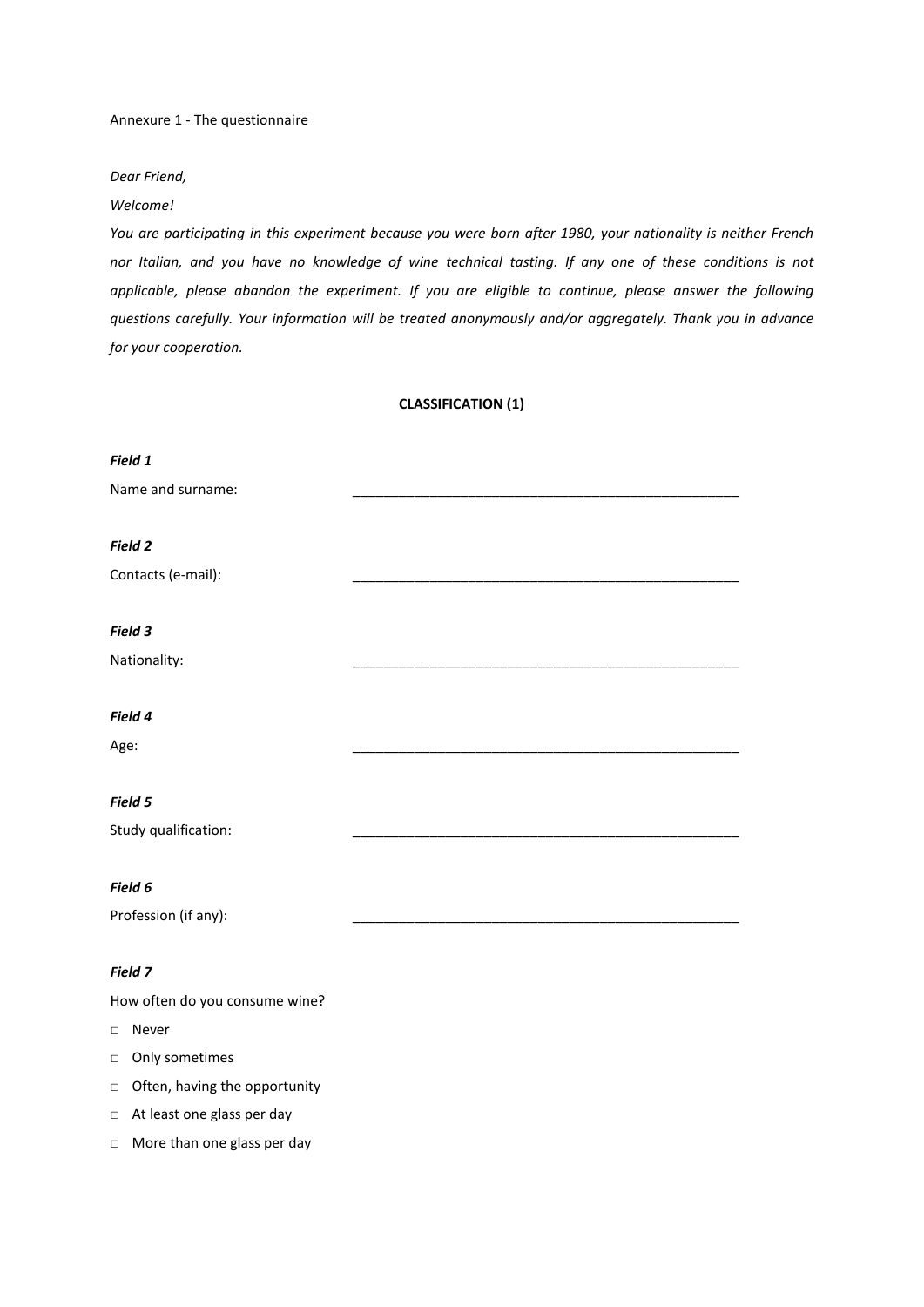### *Field 8*

Do you consume more bulk wine or bottled wine?

- □ Bulk
- □ Bottled

#### *Field 9*

How would you define your relationship with wine?

- □ Non-existent
- □ I drink wine sporadically (aperitif, toast, and so on)
- □ I drink wine only when I eat
- □ I am curious about the world of wine
- □ I consider myself a lover of food and wine

#### *Field 10*

What is your main intention when buying wine?

- □ I buy it as an ingredient for cooking
- □ I buy it to drink
- □ I buy it to celebrate special moments
- □ I buy it to give it as a present
- □ I buy it for collecting it
- □ Other (i.e. \_\_\_\_\_\_\_\_\_\_\_\_\_\_\_\_\_\_\_\_\_\_\_\_\_\_\_\_\_\_\_\_\_\_\_\_\_\_\_\_\_\_\_\_\_\_\_\_\_\_\_\_\_\_\_)

#### *Field 11*

In your opinion, considering France and Italy as nations of wine, which one has a better reputation?

- □ France
- □ Italy
- □ I do not know

#### *Field 12*

From a very personal point of view, and generally speaking, if you **must** choose between a French wine and an Italian wine, which one would you choose?

- □ France
- □ Italy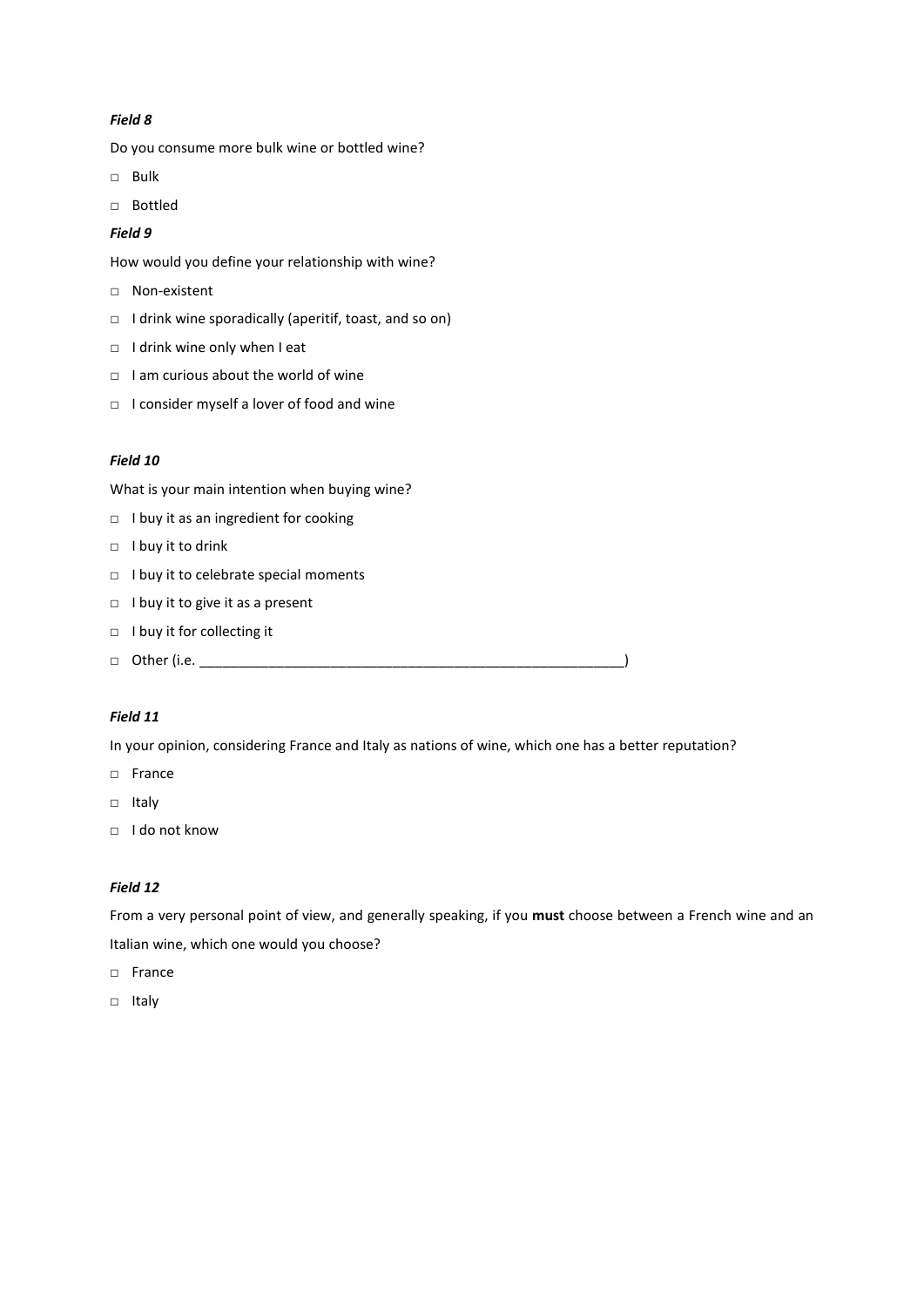#### **INVESTIGATION (2)**

#### **before the experimental action**

#### *Field 13*

Did you like the wines that you just tasted?

- □ Yes
- □ No
- $\Box$  I do not know

#### *Field 14. A*

If yes, why?

#### *Field 14. b*

If not, why?

### *Field 15*

Which one do you prefer?

- □ The French wine (the first sample)
- □ The Italian wine (the second sample)
- □ I do not know

# *Field 16*

How would you rate the French wine that you just tasted? ( $1$  = very bad,  $10$  = excellent)

| $2 \t3$ |  | 4 5 6 7 7 |  | 8   9 |  |
|---------|--|-----------|--|-------|--|
|         |  |           |  |       |  |

# *Field 17*

How would you rate the Italian wine that you just tasted? ( $1$  = very bad,  $10$  = excellent)

| $\sim$ 1 $\sim$ | 2   3   4   5   6   7   8   9   10 |  |  |  |  |
|-----------------|------------------------------------|--|--|--|--|
|                 |                                    |  |  |  |  |

#### *Field 18*

In your opinion, what is the most appropriate price range for a bottle of the French wine that you just tasted?

□ less than 3 €

□ 3 to 5 €

□ 5 to 7 €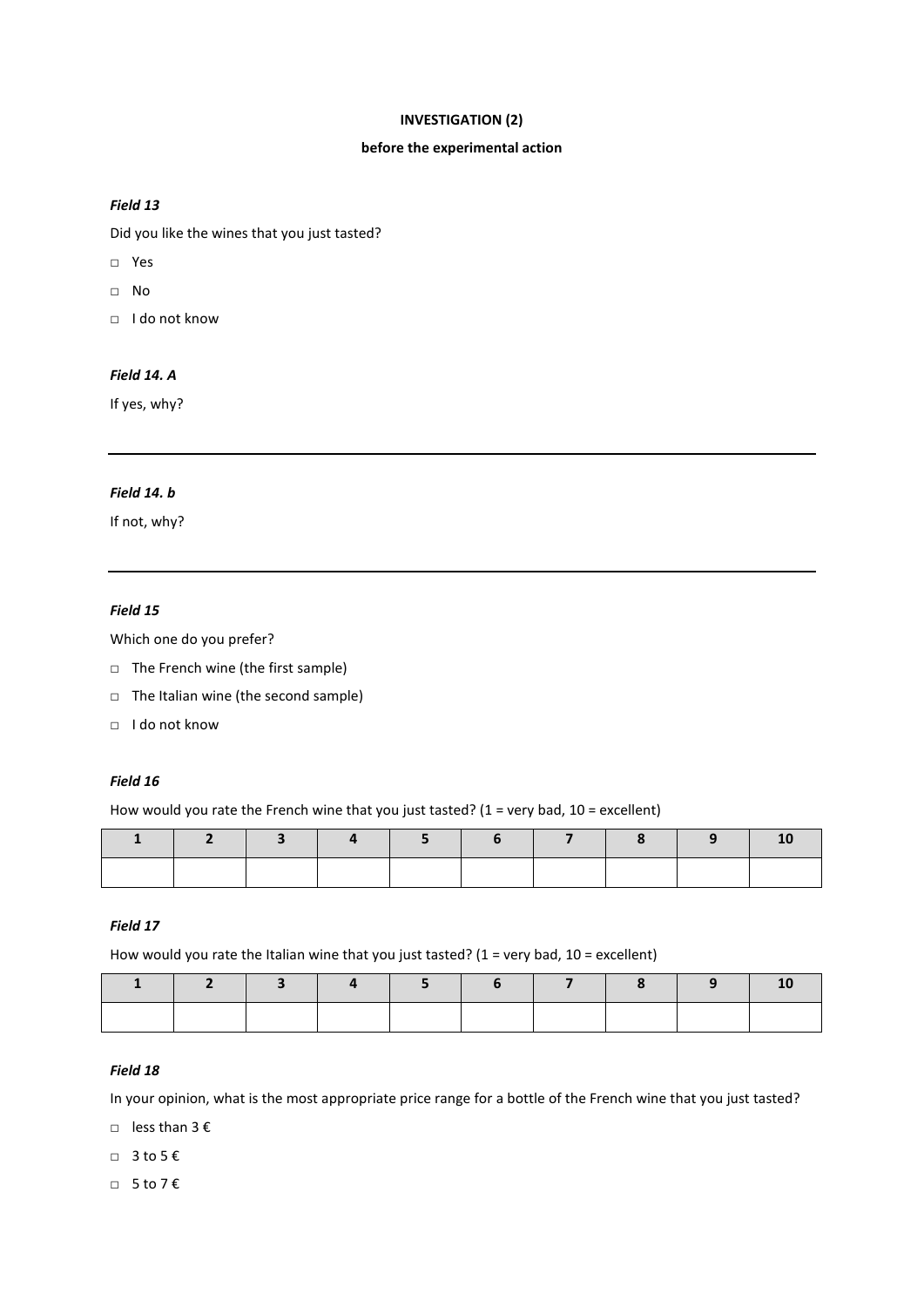- $\Box$  7 to 14  $\epsilon$
- □ 14 to 150 €
- □ more than 150 €

### *Field 19*

In your opinion, what is the most appropriate price range for a bottle of the Italian wine that you just tasted?

- □ less than 3 €
- $\Box$  3 to 5  $\epsilon$
- □ 5 to 7 €
- □ 7 to 14 €
- □ 14 to 150 €
- □ more than 150 €

### *Field 20*

Would you buy, as a personal choice, the French wine that you just tasted?

- □ Yes
- □ No
- □ I do not know

### *Field 21*

Would you buy, as a personal choice, the Italian wine that you just tasted?

- □ Yes
- □ No
- □ I do not know

# *Field 22*

After this tasting, from a personal point of view, if you **must** choose between a French wine and an Italian wine, which would you choose?

- □ France
- □ Italy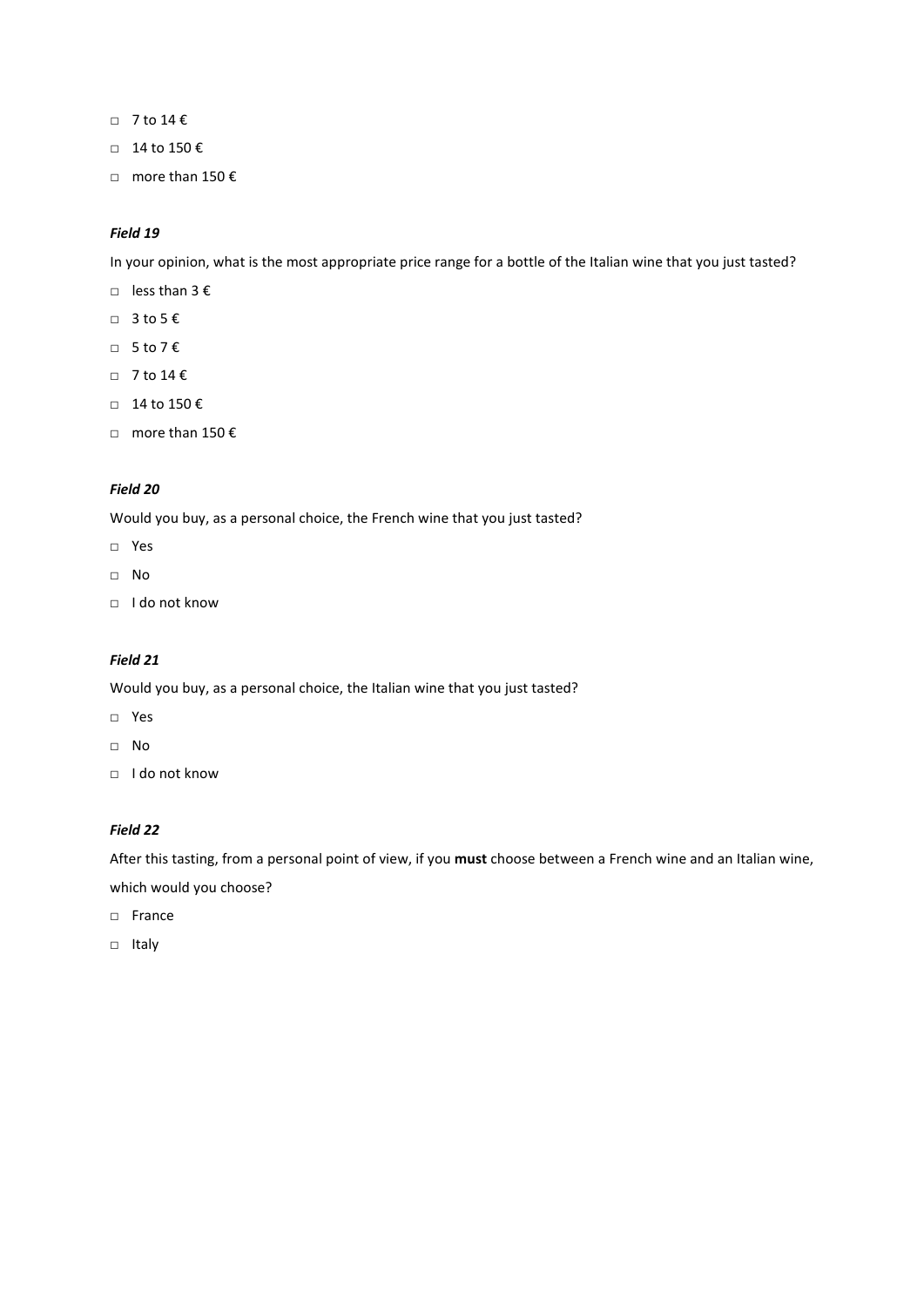#### **INVESTIGATION (3)**

#### **after the experimental action**

#### *Field 23*

After the mini course on wine tasting techniques, did you like the wines that you just tasted?

□ Yes

□ No

 $\Box$  I do not know

#### *Field 24. A*

If yes, why?

#### *Field 24. b*

If not, why?

#### *Field 25*

After the mini course on wine tasting techniques, which one do you prefer?

- □ The French wine (the first sample)
- □ The Italian wine (the second sample)
- □ I do not know

# *Field 26*

Now, rate the French wine that you just tasted? ( $1$  = very bad,  $10$  = excellent)

|  |  |  | 2   3   4   5   6   7   8   9   1 |  |  |
|--|--|--|-----------------------------------|--|--|
|  |  |  |                                   |  |  |

#### *Field 27*

Now, rate the Italian wine that you have just tasted? ( $1$  = very bad,  $10$  = excellent)

|  |  |  | 2   3   4   5   6   7   8   9   1 |  |  |
|--|--|--|-----------------------------------|--|--|
|  |  |  |                                   |  |  |

#### *Field 28*

Now, in your opinion, what is the most appropriate price range for a bottle of the French wine that you just tasted?

 $\Box$  less than 3  $\epsilon$ 

□ 3 to 5 €